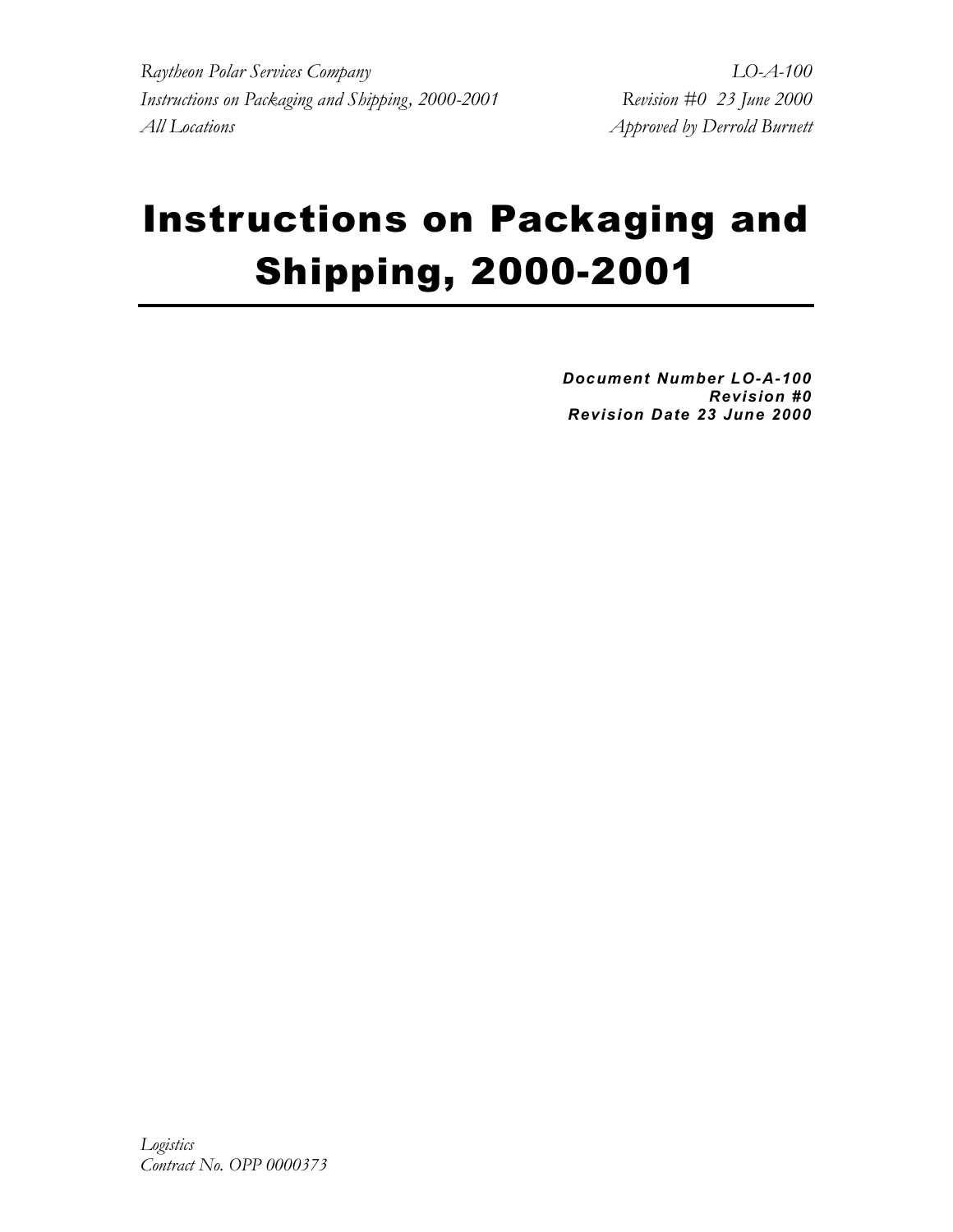# **United States Antarctic Program**

## **INSTRUCTIONS ON PACKAGING AND SHIPPING**

2000-2001



# **RAYTHEON POLAR SERVICES**

61 Inverness Drive East, Suite 300 Englewood, CO 80112 (303) 790-8606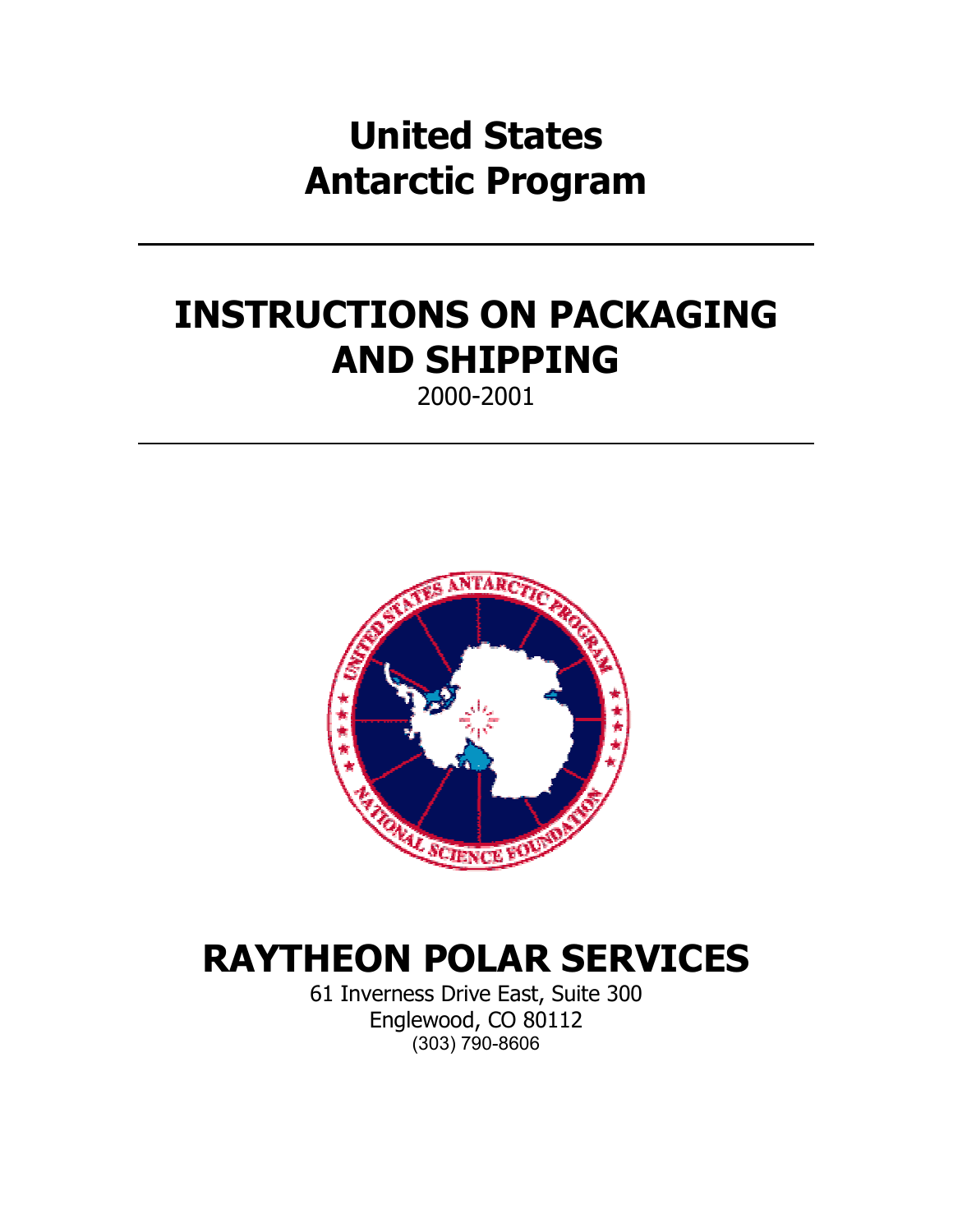## **TABLE OF CONTENTS**

|                                                                                                                | <u> La Carlo Carlo Carlo Carlo Carlo Carlo Carlo Carlo Carlo Carlo Carlo Carlo Carlo Carlo Carlo Carlo Carlo Carlo</u> |
|----------------------------------------------------------------------------------------------------------------|------------------------------------------------------------------------------------------------------------------------|
|                                                                                                                |                                                                                                                        |
|                                                                                                                |                                                                                                                        |
|                                                                                                                |                                                                                                                        |
|                                                                                                                |                                                                                                                        |
|                                                                                                                |                                                                                                                        |
|                                                                                                                |                                                                                                                        |
|                                                                                                                |                                                                                                                        |
|                                                                                                                |                                                                                                                        |
|                                                                                                                |                                                                                                                        |
| Shipments to Port Hueneme Originating from Outside the U.S.A. [19] [2009] [2009] [2009] [2009] [2009] [2009] [ |                                                                                                                        |
|                                                                                                                |                                                                                                                        |
|                                                                                                                |                                                                                                                        |
|                                                                                                                |                                                                                                                        |
|                                                                                                                |                                                                                                                        |
| Registry of Foreign Manufactured Articles Manufactured Articles 2014 18                                        |                                                                                                                        |
|                                                                                                                |                                                                                                                        |
|                                                                                                                |                                                                                                                        |
|                                                                                                                | - 19                                                                                                                   |
|                                                                                                                |                                                                                                                        |
|                                                                                                                |                                                                                                                        |
|                                                                                                                |                                                                                                                        |
|                                                                                                                | -22                                                                                                                    |
| Radioactive Materials, New Zealand New Season and Season and Season and Season and Season and Season and Seaso | <b>22</b>                                                                                                              |
| <b>Radioactive Materials, Chile</b>                                                                            | <b>23</b>                                                                                                              |
| Preparation of USAP Antarctic to CONUS Retrograde Cargo ________________________                               | 24                                                                                                                     |
| <b>Frozen Samples</b> 26                                                                                       |                                                                                                                        |
|                                                                                                                | 28                                                                                                                     |
| McMurdo & South Pole Station Retrograde Notes __________________________________                               | 29                                                                                                                     |
| Palmer Station, R/V NATHANIEL B. PALMER, & LAURENCE M. GOULD Retrograde<br><b>Notes</b>                        | 29                                                                                                                     |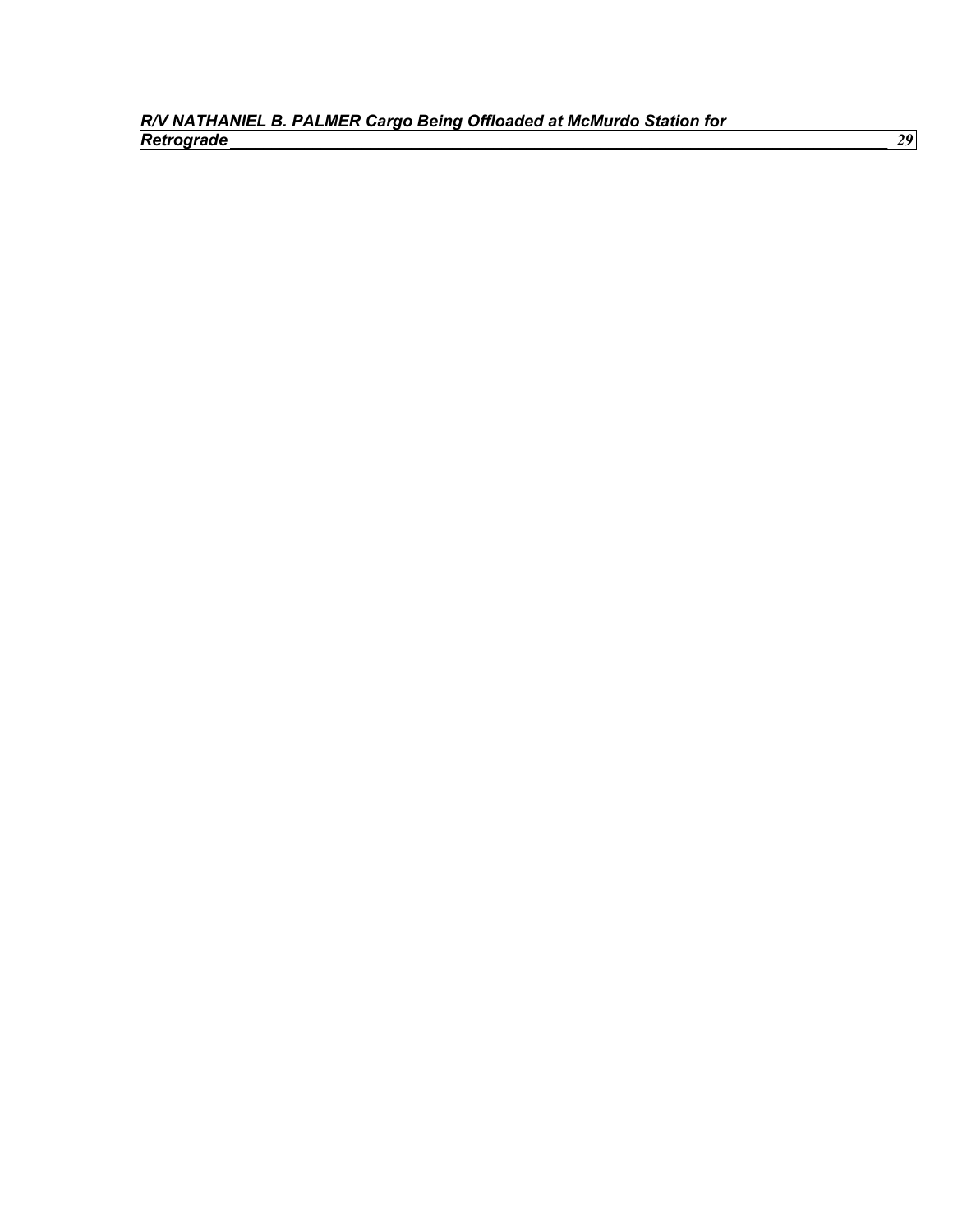## **INSTRUCTIONS ON PACKAGING AND SHIPPING 2000-2001 Field Season**

<span id="page-4-0"></span>This booklet contains instructions for documenting, packaging, marking, and shipping of materials to and from all U.S. Antarctic stations and research vessels for the U.S. Antarctic Program (USAP). These instructions are published to assist USAP participants in preparing and forwarding their supplies and, equipment to, and later their equipment, data, and specimens from Antarctica in the most efficient manner. The logistics pipelines to Antarctica are some of the longest and more difficult cargo distribution routes in the world. The distance, the absence of multiple transportation modes, customs delays, the frequency of delivery, and the volume limitation all contribute to difficulties of on-time delivery of all the needed materials. The inset on page 2 illustrates the transportation routes to Antarctica. Because of these transportation difficulties, advance planning is necessary and critical to achieve timely delivery.

Your actions are the first of many in a long logistics pipeline. The improper documentation, packaging, labeling, or failure to meet the required delivery dates at Port Hueneme, CA, can result in material delivery delays. **These delays could seriously jeopardize the accomplishment of planned work.**

All cargo receives the normal and generally rough treatment characteristic of stevedoring operations. Cranes and forklifts are used to facilitate the loading and unloading of cargo onto surface vessels. Also, there is the loading/discharge operation through aircraft doors. To ensure its safe arrival, all science equipment should be properly packaged (see **Packing**). Boxes which contain delicate equipment should be packed with greater care and marked to indicate sensitivity of the contents to impact, temperature, moisture, etc.

All shipping costs for processing and transport, between point of origin and Port Hueneme, CA, will be charged against the **Principal Investigator's grant**. The contractor supports cargo shipping costs between Antarctica and the Continental United States (CONUS). If approved allowances must be exceeded, advance authorization is required from the NSF.

#### **NATIONAL SCIENCE FOUNDATION OFFICE, PORT HUENEME, CALIFORNIA**

Through contractual arrangements with Raytheon Polar Services Company (RPSC), the Port Hueneme Operations serves as the NSF Contractor's Representative at Port Hueneme, California. USAP cargo that is sent to Antarctica is processed at Port Hueneme where it is entered into the USAP logistics system. The NSF Contractor Representative (also known as RPSC Manager, Port Hueneme Operations), is the point of contact for all matters related to the processing of cargo in the U.S. Special programs which are not covered by these instructions must be coordinated directly with the NSF Contractor Representative, Port Hueneme at the following addresses:

| Freight Address:                      | <b>NSF Contractor Representative</b><br>U.S. Naval Construction Battalion Center<br>Building 471, North End<br>Port Hueneme, California 93043 |
|---------------------------------------|-----------------------------------------------------------------------------------------------------------------------------------------------|
| Telephone:<br>Fax:<br>E-mail address: | 805-985-6851<br>805-984-5432<br>DegalaLe@polar.org                                                                                            |
| Mail:                                 | <b>NSF Contractor Representative</b><br>P.O. Box 338                                                                                          |

**INSTRUCTIONS ON PACKAGING AND SHIPPING 2000-2001 Field Season**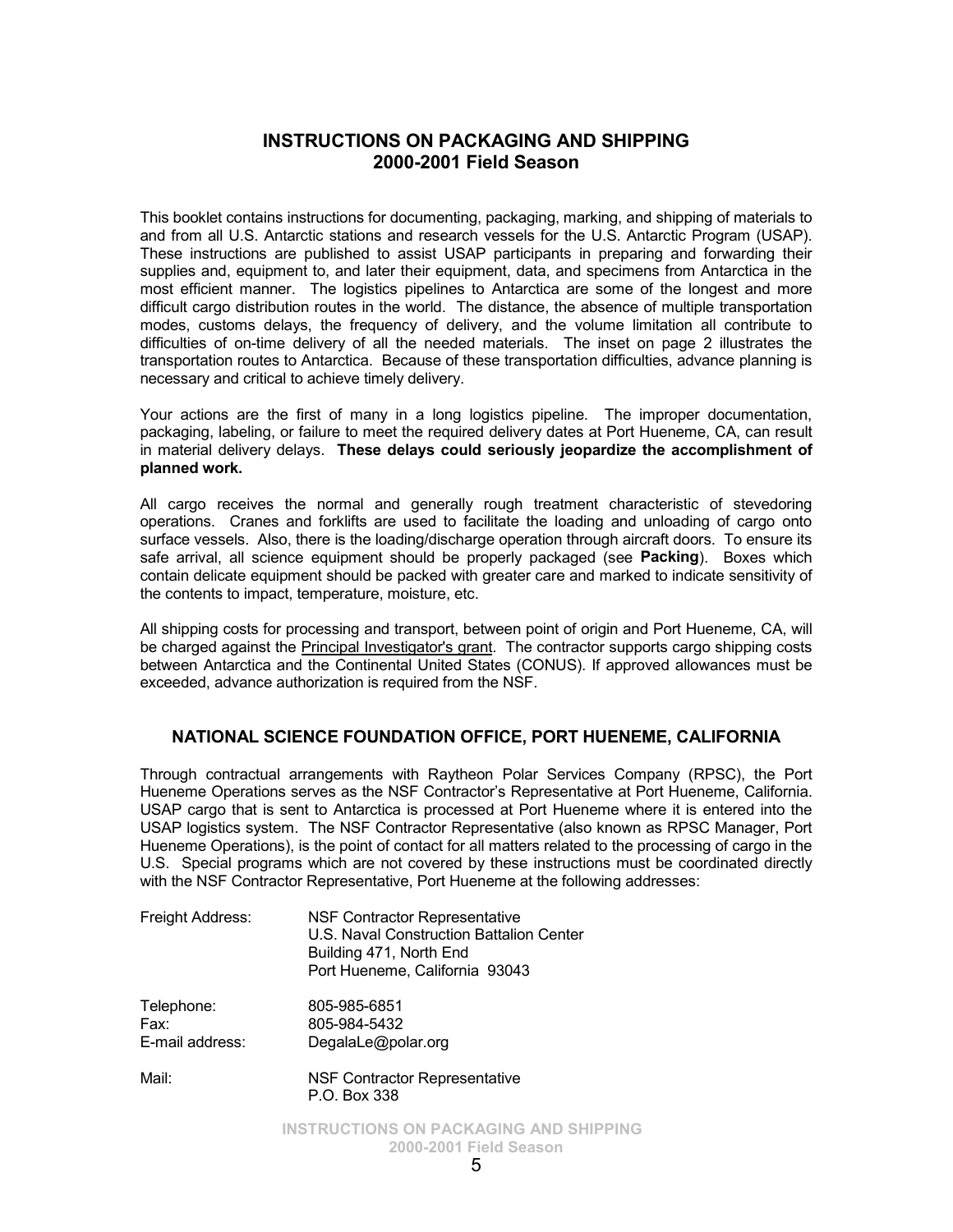#### Port Hueneme, California 93041

#### **INDIRECT AIR CARRIER PROGRAM CHANGE**

<span id="page-5-0"></span>The Federal Aviation Administration (FAA) implemented a change to the manner in which air cargo is accepted for transport on passenger aircraft. This change strengthens the safeguards against the threat of explosive devices planted on passenger aircraft, and deters the unauthorized introduction of explosives, hazardous materials, incendiaries and destructive devices into cargo intended for transportation in air commerce.

The NSF Contractor Representative, Port Hueneme must now submit a signed Shipper's Security Endorsement for all commercial air shipments. The endorsements states that the shipment does not contain any unauthorized explosives, destructive devices or hazardous materials. The indirect air carrier, or the NSF Contractor Representative in this case, is responsible for preventing the unauthorized addition of explosives or hazardous materials to the cargo's contents. The unauthorized shipment of hazardous materials via air carriers subjects the shipper to a personal liability of a \$25,000 fine, 5 years in jail, or both. This penalty applies to the individual who certified the shipment for air transportation along with the shipper's employer.

Due to these changes each box or container arriving in Port Hueneme must be opened and inspected before it can be forwarded via air transportation. Containers shipped with locking devices such as padlocks will also be inspected. Cargo will not be forwarded if the container cannot be opened. Materials found to be unacceptable for commercial air transportation will be diverted to commercial surface shipment and will require more time to reach the destination. Similar restrictions apply to retrograde shipments from Antarctica whereupon the discovery of undeclared hazardous materials may result in delayed shipment, and penalties.

## **METHODS OF CARGO SHIPMENT TO NEW ZEALAND AND DEFINITIONS**



#### CONUS-NEW ZEALAND

**COMMERCIAL SURFACE.** Cargo which arrives at Port Hueneme by the Required Delivery Date (RDD) is containerized and shipped surface from California to New Zealand via a commercial sailing vessel. This is the primary shipment method and is the most cost effective for cargo which must be shipped through New Zealand to McMurdo and South Pole Stations. In contrast, Commercial Air transportation rates are typically 15 times more expensive than Commercial Surface. There are two Commercial Surface shipments from Port Hueneme each year, one in August and one in September which allows for air shipment (Kilo Air) of cargo to McMurdo and South Pole Stations from Christchurch from early October to late November or early December. Refer to **"Required Delivery Dates to Port Hueneme"** to determine the date cargo needs to be received in Port Hueneme in order to meet its Required On-Site date (ROS) in Antarctica.

**SPECIAL ASSIGNMENT AIRLIFT MISSION (SAAM).**  A SAAM is a chartered USAF cargo jet used to transport cargo which is extremely perishable or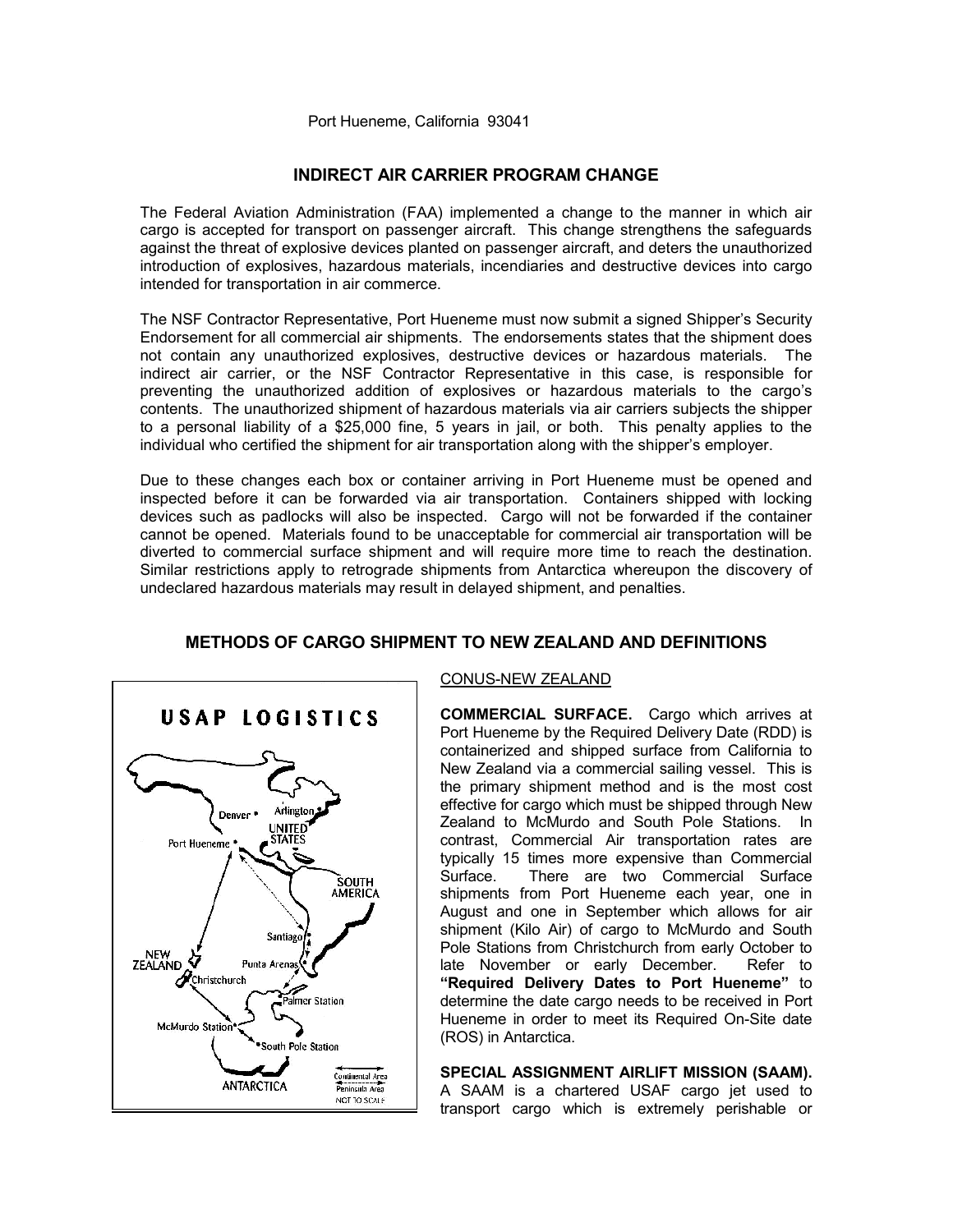outsized, such as helicopters or liquid helium transports. SAAM flights typically depart from the Continental United States to Christchurch, New Zealand at the beginning of the austral summer season. Special coordination is required for all SAAM shipments. Do not *plan* to send any cargo by this mode because there is no guarantee a SAAM flight will be scheduled.

**AMC CHANNEL.** Cargo is sometimes shipped via the Air Force Air Mobility Command (AMC) Channel system. Delays can be expected in this system since USAP Cargo has to compete in priority with all Department of Defense cargo. Certain hazardous material classes such as explosives can only be shipped via this transportation mode. The AMC only schedules missions through Christchurch when there is sufficient cargo to warrant the cost of a mission. Consequently, there can be long delays for cargo shipped via AMC Channel.

**COMMERCIAL AIR.** Cargo which can not arrive at Port Hueneme by the RDD, must be flown to New Zealand via commercial air carrier if it is necessary to meet the Required on Site Date (ROS). This shipping method is the most costly and is discouraged. Advanced authorization from the NSF is required for all Commercial Air Shipments. The transit time is 30-65 days depending upon destination.

**KILO AIR.** Cargo routed from the Continental United States (CONUS) to Christchurch, NZ via commercial surface vessel and then flown via military aircraft to McMurdo Station is referred to as Kilo Air.

**WINFLY.** Winter fly in, which normally occurs in August refers to the delivery of passengers and cargo to McMurdo Station for the purpose of opening the station to full operational capability. For McMurdo, Winfly normally occurs in August and for South Pole it occurs in October.

**MAINBODY.** For Continental stations this is the first weeks of summer operations when the majority of the summer participants arrive on station. For McMurdo, Mainbody normally begins the first Tuesday in October. For South Pole, it is normally the first week of November.

#### NEW ZEALAND-MCMURDO AIR CARGO

**ICE RUNWAY PERIOD.** The Ice Runway Period denotes the period from the beginning of October (MAINBODY) to typically the first week of December. During this period, cargo is flown to Antarctica on wheeled aircraft landing at an Ice Runway prepared on the annual sea ice near McMurdo Station. Air cargo is transported to Antarctica via C-141, C-17, C-5, LC-130, and C-130 military aircraft.

**POST-ICE RUNWAY PERIOD.** The Post-Ice Runway Period for McMurdo Station denotes the period from the close of the Ice Runway in early December to close date in late February. During this period, flight operations are conducted off the William's Field skiway using LC-130 ski-equipped aircraft only. Airlift is significantly reduced during this period. Materials should be scheduled for movement during the Ice Runway period whenever possible because of the increased availability of airlift.

**RESUPPLY VESSEL CARGO.** This is cargo shipped by a chartered vessel to McMurdo Station from Port Hueneme, CA, via New Zealand. The Resupply Vessel departs Port Hueneme in early January and arrives at McMurdo in early February. Considering all methods of transport from CONUS to Antarctica, the annual Resupply Vessel is the most cost-efficient mode of shipping for both south and northbound cargo. The vessel returns to Port Hueneme for retrograde offload in mid-March. To provide timely delivery, the onward shipment of scientific materials and samples becomes the first priority. Shipping via the resupply vessel should be the first option considered because of cost and the ability to control temperatures for temperature sensitive cargo.

**SHIPMENT PLANNING FACTORS.** In order to meet the Port Hueneme cargo cut-off dates, consideration should be given to the modes of shipment and the in-transit time to Port Hueneme.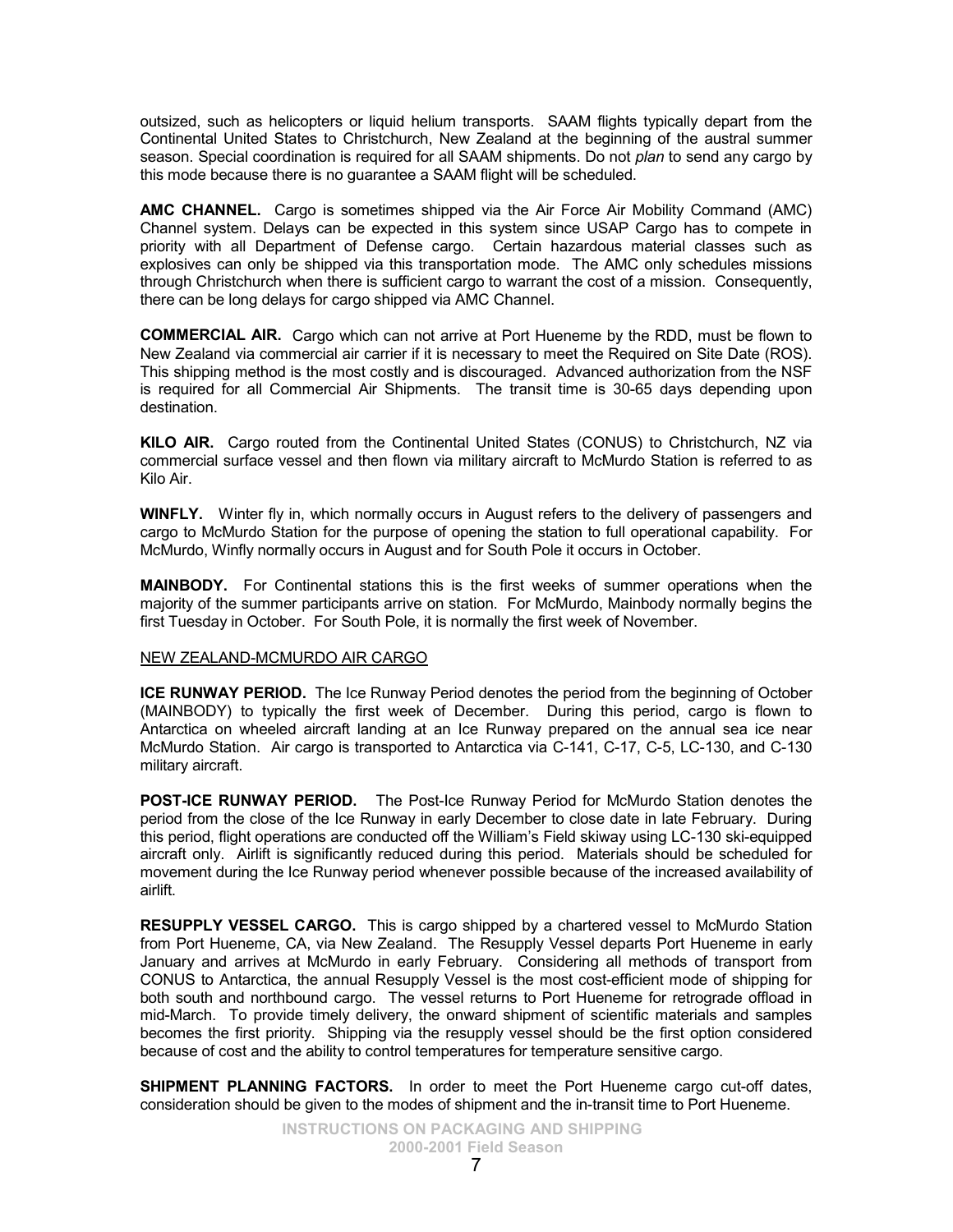- 1. Cargo for groups deploying to Continental Antarctica during WINFLY must arrive at Port Hueneme by 1 July in order to ship it by the most cost effective method.
- 2. Cargo which has an ROS date prior to 14 November, must arrive at Port Hueneme by 19 August.
- 3. Cargo which has an ROS date after 14 November, must arrive at Port Hueneme by 30 September.
- 4. Resupply Ship Cargo must arrive at Port Hueneme by 18 November.
- 5. All cargo arriving in New Zealand, whether by Commercial Surface or other modes, is routed to McMurdo Station and South Pole Station in accordance with NSF-designated priorities, Required On-Site date (ROS), scheduling, and availability of air cargo space.
- 6. The relative priorities determine when cargo is shipped from Christchurch to McMurdo Station, and onward to South Pole Station. As a result, your air cargo generally does not go aboard the same aircraft upon which you are a passenger (in most cases it arrives before you do).
- 7. Commercial Air cargo shipments require a minimum of **30 days** from the time the material is received at Port Hueneme to the time it arrives in McMurdo Station. Additional time (normally **60 days** total) must be allowed for hazardous and oversized cargo. Nonhazardous cargo destined for South Pole Station requires a minimum of **45** days. Remember, Commercial Air cargo can be subjected to unforeseen delays including labor strikes, New Zealand holidays, and Customs clearance formalities. **If you want to ensure your material arrives in a timely manner, then Commercial Surface is recommended.** However, Commercial Air shipment is the most costly mode of transportation and requires NSF approval. Commercial Air shipment costs 15 times more than commercial surface shipments.

#### COMMERCIAL AIR TIME TABLE FROM PORT HUENEME, CA

| TO SOUTH POLE STATION -          | 45                  | <b>DAYS</b>                                                         |
|----------------------------------|---------------------|---------------------------------------------------------------------|
| <b>FOR HAZARDOUS MATERIALS -</b> | 60                  | <b>DAYS</b>                                                         |
| <b>TO R/Vs (NZ) -</b>            |                     | 30                                                                  |
| <b>DAYS</b> minimum              |                     | 45                                                                  |
|                                  | <b>DAYS</b> minimum | <b>30 DAYS minimum</b><br><b>HAZARDOUS MATERIALS TO R/Vs (NZ) -</b> |

#### **METHODS OF CARGO SHIPMENT TO CHILE AND DEFINITIONS**

CONUS - PUNTA ARENAS, CHILE

**COMMERCIAL SURFACE.** Cargo which arrives at Port Hueneme by the Required Delivery Date (RDD), is containerized and shipped from California to Punta Arenas, Chile via a commercial sailing vessel. This is the primary and the most cost effective method. The transit time is approximately **90 DAYS**.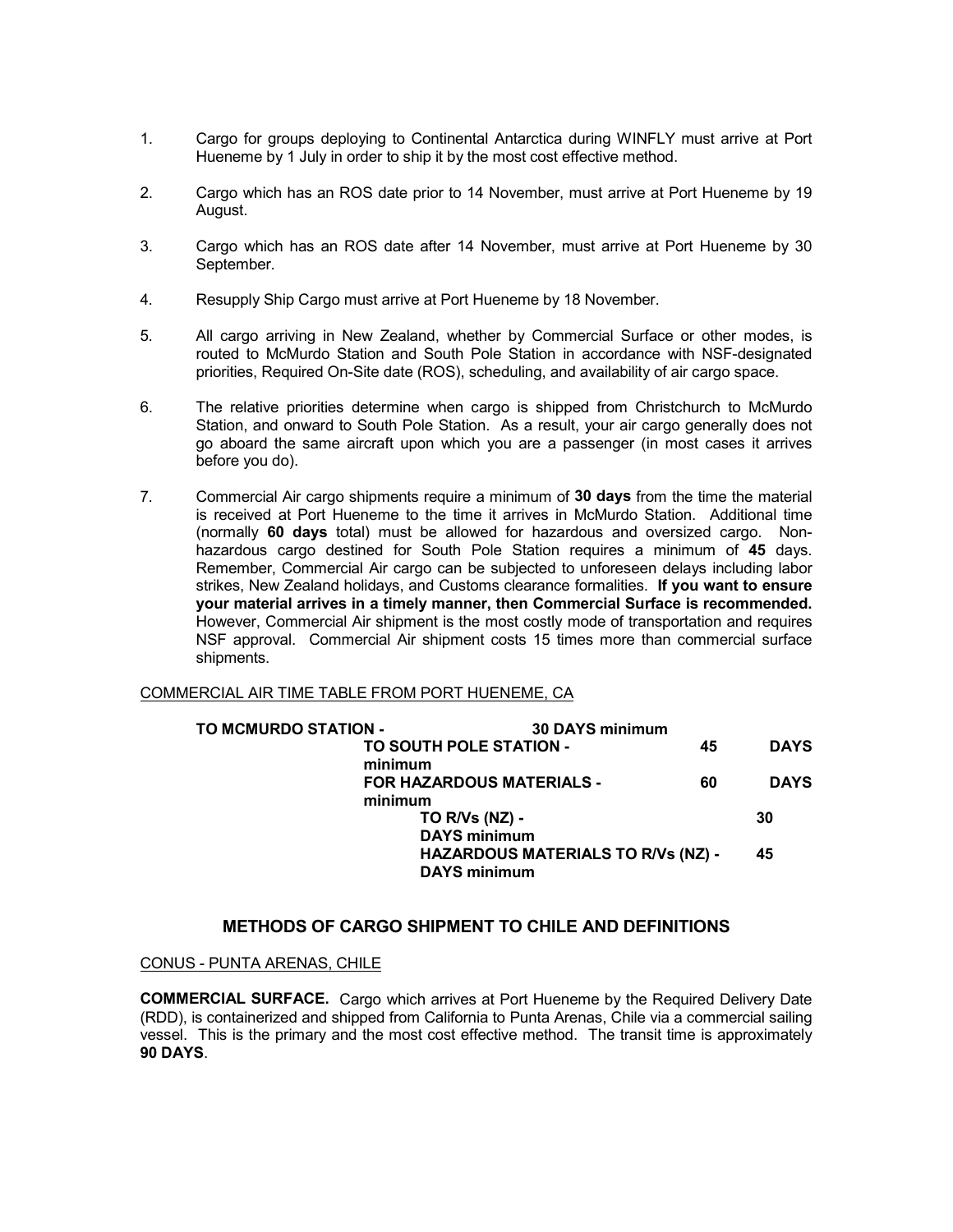<span id="page-8-0"></span>**COMMERCIAL AIR.** Cargo which can not arrive at Port Hueneme by the RDD must be flown to Punta Arenas, Chile via commercial air carrier. This shipping method is the most costly and requires prior NSF approval. The transit time is **30 DAYS**; **45 DAYS** for dangerous goods.

COMMERCIAL AIR SHIPMENTS TO OTHER VESSEL PORTS FROM PORT HUENEME, CA

#### **TO SOUTHERN OCEAN PORT - 90 DAYS HAZARDOUS MATERIALS TO SOUTHERN OCEAN PORT - 105 DAYS**

Oversized cargo is defined as cargo whose dimensions exceed 84" x 108" x 96". Oversized cargo must arrive in Port Hueneme in time for Commercial Surface transportation based on published cutoff schedules for science cruises. Oversized Commercial Air Shipments to Chile are considerably more expensive than regular Commercial Air Shipments. Oversized cargo shipments can be delayed up to 10 days in Santiago due to the lack of Cargo Aircraft to Punta Arenas. **Please note that the material cut-off schedule changes as the vessel schedules are adjusted. Before shipping your materials to Port Hueneme, please confirm the required material cut-off dates with your RPSC Science Support Point of Contact (POC) or the NSF Contractor Representative, Port Hueneme, California.**

#### **BAGGAGE**

AIR CARGO is distinctly different from baggage. This is frequently confused. Baggage is the category of items which will travel on the same plane as yourself. Each passenger is limited to two pieces of baggage not exceeding 70 pounds each when flying international commercial air. However, McMurdo and South Pole Station passengers are limited to a total of 75 pounds of baggage when flying via Military Aircraft from Christchurch, New Zealand to Antarctica. This includes your luggage, equipment and other items that you deem appropriate, as well as the Extreme Cold Weather clothing issued at Christchurch (approximately 35 pounds).

- Please note: 1. Additional baggage in excess of two pieces totaling 140 pounds when flying international commercial air must be arranged in advance and be authorized by NSF.
	- 2. The 75 pounds limitation is strictly enforced from Christchurch, N.Z. to McMurdo Station and South Pole Station. Additional baggage in excess of 75 pounds when flying to McMurdo Station and South Pole Station must be requested in advance and authorized by the NSF

 3. Hazardous or incompatible items are strictly forbidden in baggage. MANY CHEMICALS USED BY USAP GRANTEES ARE HAZARDOUS FOR TRANSPORTATION AND MAY NOT BE CARRIED IN CHECKED OR CARRY-ON BAGGAGE!

 Requests for commercial and military excess baggage should be made on the Excess Baggage Request Form provided with the Grantee Travel Request Form. If you have not received these forms please contact the RPSC Travel Office at (303)-790-8606 ext.3131, 3448, or 3336. Alternatively, the Travel Office may be contacted by e-mail at: travel@polar.org Both forms should be returned at the same time.

Excess baggage coupons for each piece of approved excess baggage will be included with your commercial airline ticket. Excess baggage tickets are not transferable**. Those who are authorized excess baggage for deployment do not automatically receive excess baggage for redeployment**. It must be requested. Therefore, if you know in advance that you will require excess baggage during redeployment, discuss your needs with the RPSC Travel Specialist**Error! Bookmark not defined.**. A re-confirmation request for excess baggage from McMurdo to Point of Origin must be made again in McMurdo and approved by the NSF Representative. Contact the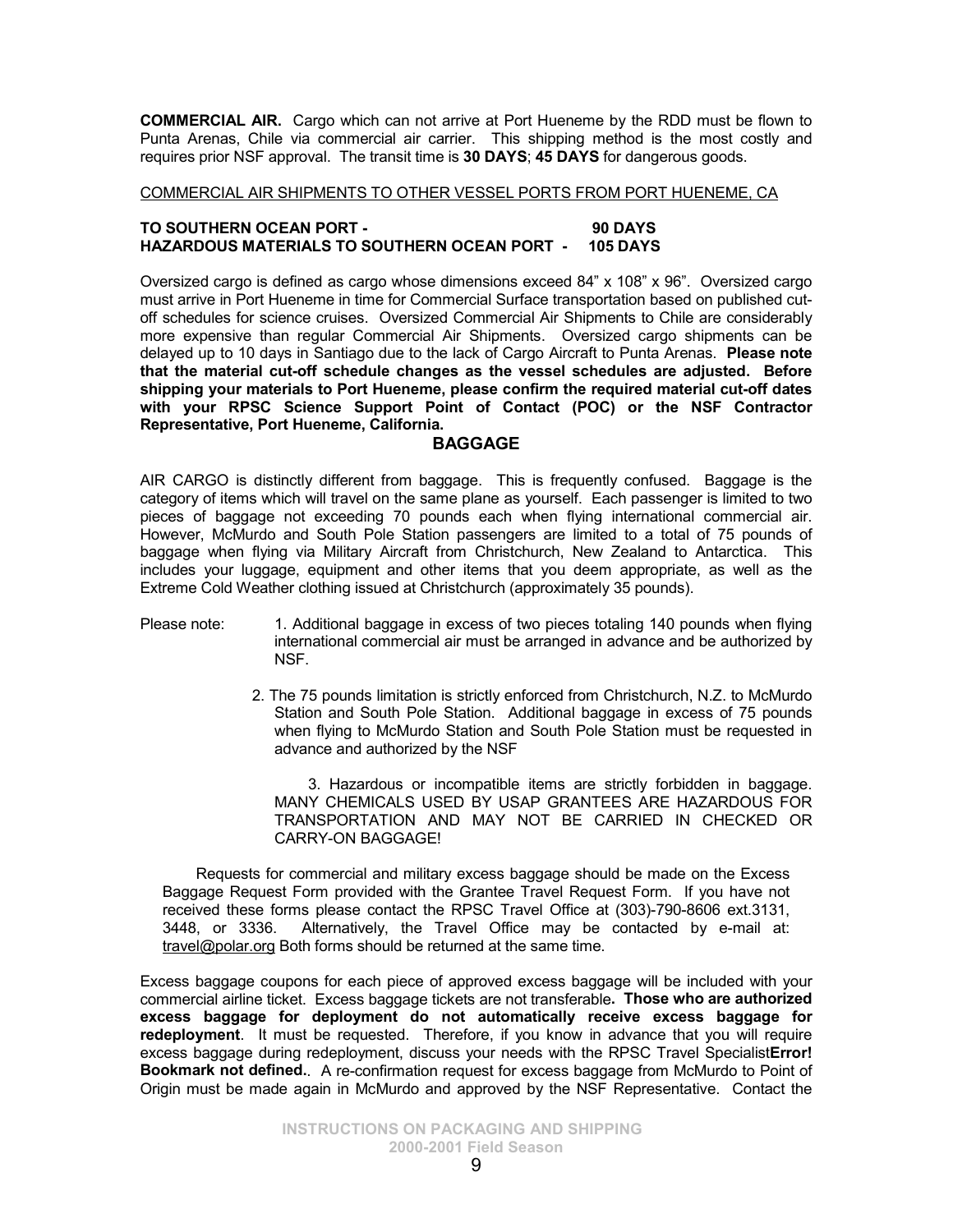<span id="page-9-0"></span>NSF Pax Coordinator in the Chalet for a NSF/Grantee Redeployment form. Unused coupons must be returned to RPSC for reimbursement to the USAP.

Note: All winter-over participants are entitled to carry three pieces, 210 pounds of baggage from the United States to New Zealand or Punta Arenas. Contact the RPSC Travel Specialist for details. Once approved, appropriate adjustments will be made to the Christchurch-McMurdo baggage allowance weights for winter-over personnel.

#### **ADDRESS FOR CARGO SHIPMENTS**

The following forwarding address for cargo shipment to Port Hueneme should be stenciled on all boxes or typed on 3" X 5" white cards **SECURELY GLUED OR STAPLED** to the outsides of boxes:

EXAMPLE: NSF CONTRACTOR REPRESENTATIVE BLDG 471 - NORTH END USN - CBC PORT HUENEME, CALIFORNIA 93043 ATTN: USAP - Station Abbreviation (ZCM) Station Project Code (DR1) Grantee Name (BARCUS) Event Number (XX-999-X) ROS (Date Required in Antarctica)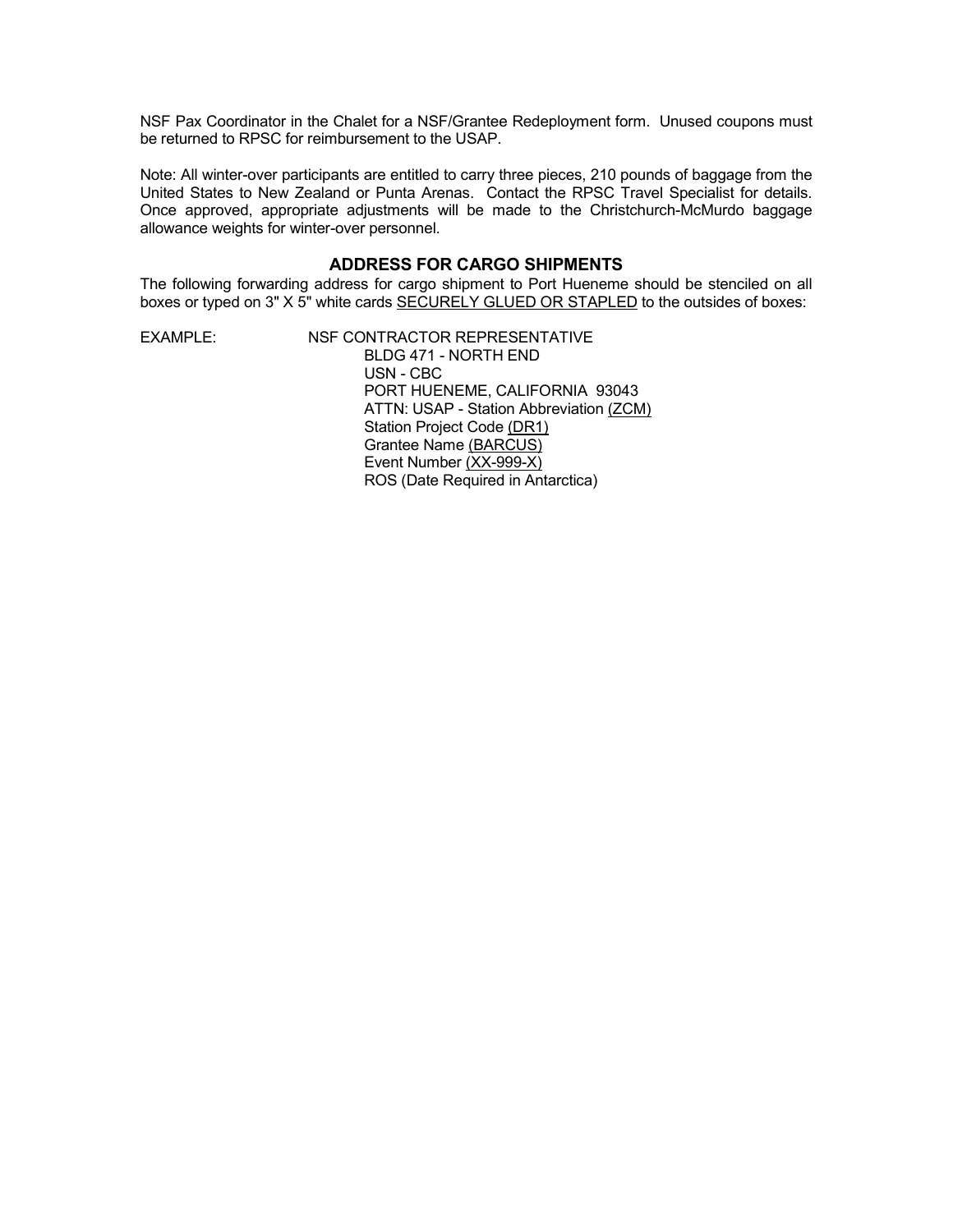## **ABBREVIATIONS AND PROJECT CODES IDENTIFYING CARGO**

<span id="page-10-0"></span>

| Antarctic                                                                                                                                                              | Station                                                                    |            | Station<br>Station<br>Abbreviation<br>Code                                        |     | Project |
|------------------------------------------------------------------------------------------------------------------------------------------------------------------------|----------------------------------------------------------------------------|------------|-----------------------------------------------------------------------------------|-----|---------|
| <b>McMurdo Station</b><br>South Pole Station<br>Christchurch, New Zealand<br><b>Palmer Station</b><br>Punta Arenas<br>R/V NATHANIEL B. PALMER<br>R/V LAURENCE M. GOULD | <b>ZCM</b><br>NPX.<br><b>CHC</b><br><b>PHQ</b><br><b>NBP</b><br><b>LMG</b> | <b>PAL</b> | DR <sub>1</sub><br>DR <sub>3</sub><br>DR <sub>9</sub><br>PUA<br><b>NBP</b><br>LMG | DR7 |         |

#### **MARKING**

Boxes containing delicate equipment or perishable supplies should bear appropriate markings, e.g., "FRAGILE", "DO NOT FREEZE", "HANDLE WITH CARE", "KEEP FROZEN". These markings should be clearly lettered on all sides of the container except the bottom.

Boxes should be marked by a series of consecutive box numbers for each shipment made to Port Hueneme, e.g., Box 1 of 4, Box 2 of 4, etc.

The NSF Contractor Representative, Port Hueneme, will assign USAP transportation control numbers (TCNs) to each package according to your project code (event number), and transportation mode. Port Hueneme will prepare identifying shipping documents which will be on file at Port Hueneme, Washington, D.C., Christchurch, McMurdo, Palmer, South Pole and any other involved station and research vessel. In addition, a copy is sent to each principal investigator.

## **COLOR CODING OF CARGO AND "DO NOT FREEZE"**

For standout recognition and continuity within the logistics system, "DO NOT FREEZE" cargo should be packed in black boxes and marked with large white "DO NOT FREEZE" lettering in addition to the appropriate USAP markings described previously. It should be noted that the USAP has established a set of maximum dimensions for "DO NOT FREEZE" cargo of 48" x 45" x 40" (L x W x H). This roughly corresponds to the dimensions of the standard 50 cubic foot triwall container used in the USAP. Larger "DO NOT FREEZE" items may be shipped through the USAP cargo system, but only after significant justification has been provided to and arrangements have been made with the NSF Contractor Representative, Port Hueneme.

In addition to size restrictions, the NSF has mandated that under no circumstances shall "DO NOT FREEZE" cargo be mixed in the same box with non-"DO NOT FREEZE" cargo. This policy is in effect due to the limited availability of heated storage space in Antarctica. All "DO NOT FREEZE" cargo may be inspected at any point in the cargo system. If the cargo is not properly segregated, delays will result corresponding to the amount of time required to repack the items in separate containers. This policy allows the USAP to more efficiently expedite delivery of cargo.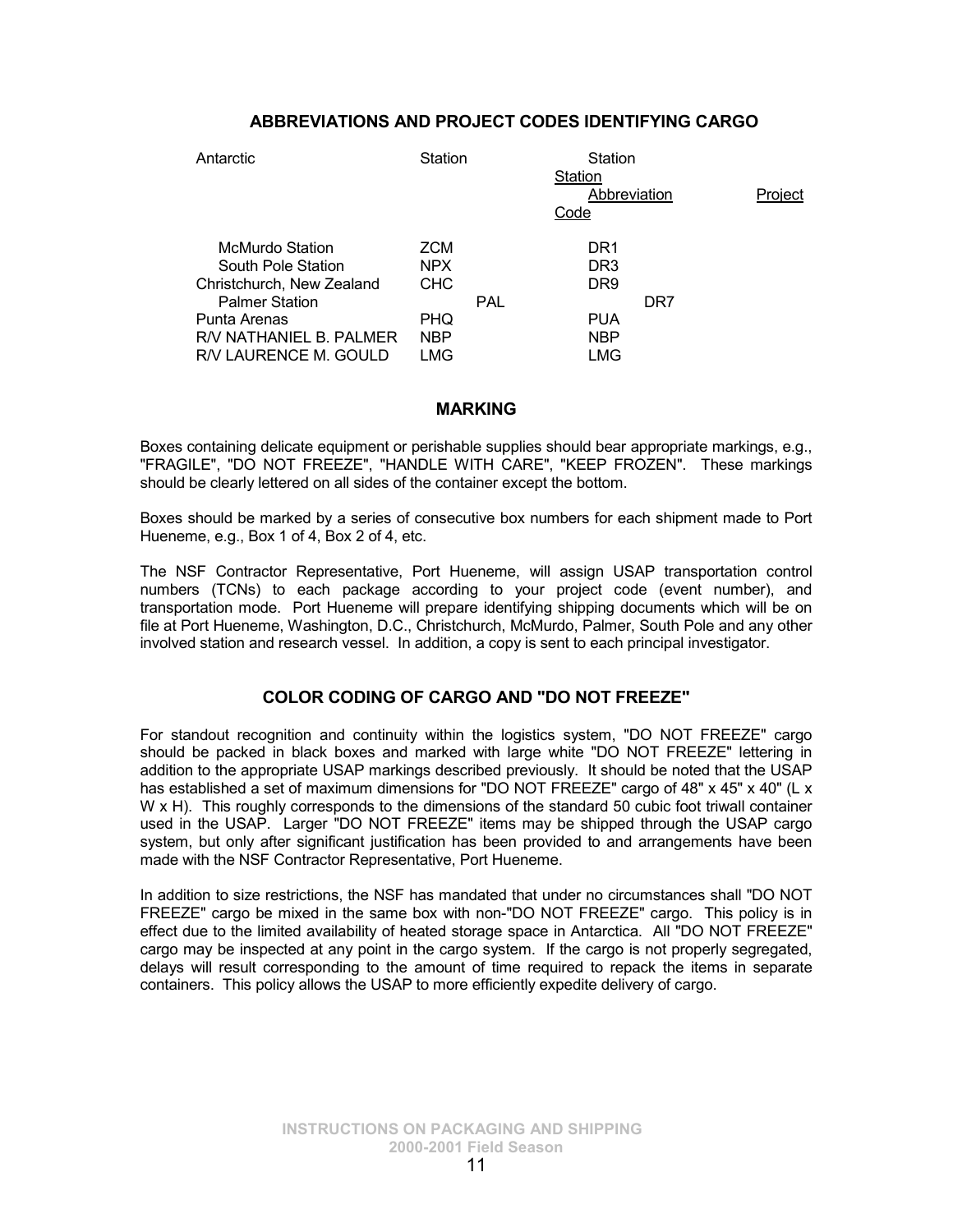## <span id="page-11-0"></span>**SHIPMENTS TO PORT HUENEME ORIGINATING FROM OUTSIDE THE U.S.A.**

Equipment shipped from a foreign country, then through the U.S. to Antarctica (or elsewhere), must enter the United States under U.S. Customs Transportation Entry (T&E) Form 7512. The form is available for a small fee from:

> U.S. Customs Office Treasury Department 2100 K Street, N.W. Washington, D.C. 20037

It is recommended that the services of a recognized customs broker be secured for the preparation of the required documentation and forwarding of these shipments. It is essential that prior contact with the NSF Contractor Representative at Port Hueneme be established to facilitate processing through customs and onward travel shipments.

Cargo consigned to the USAP, Port Hueneme, CA will be re-exported from the U.S. Naval Construction Battalion Center, Port Hueneme, California, or from the U.S. Naval Air Station, Pt. Mugu, California, both of which are covered by U.S. Customs. T&E shipments should move early enough to allow for occasional short delays while the carrier arranges local delivery witnessed by Customs.

PREPAYMENT: All cargo shipments from foreign countries to Port Hueneme, California, for further shipment to Antarctica, must be shipped prepaid from point of origin to Port Hueneme via Los Angeles. All transportation charges including surface or air in the U.S., freight-forwarding, and brokerage fees must be prepaid.

## **CARGO DAMAGE, INSURANCE, AND CUSTOMS**

The National Science Foundation (NSF) and Raytheon Polar Services Company (RPSC) are not responsible for loss, damage or destruction of scientific equipment and general cargo:

- Shipped between its point of origin or destination and Antarctica
- While **in** Antarctica.
- While it is being transported via USAP transportation modes, e.g., research vessels, annual resupply vessel or aircraft.

Claims for lost or damaged shipments will be considered if RPSC is found to be grossly negligent during handling and shipping.

Participants are responsible for obtaining insurance on their shipments. The insured value could be as high as the current replacement cost. With the exception of military transport, items may be insured at **any** point during transit.

The insured value is not the same as the customs value. The declared customs value should be the actual market value. That is, the cost to purchase the item in its current condition and at its current age. Please provide the actual market value on customs forms and the RPSC Retrograde Cargo form. It is solely the shipper's responsibility to accurately describe the contents and declare the value of shipments. **RPSC cannot and will not make this declaration.** 

The US Customs Office scrutinizes high dollar value shipments closer than lower dollar value shipments. Using the replacement cost rather than the current market value may unnecessarily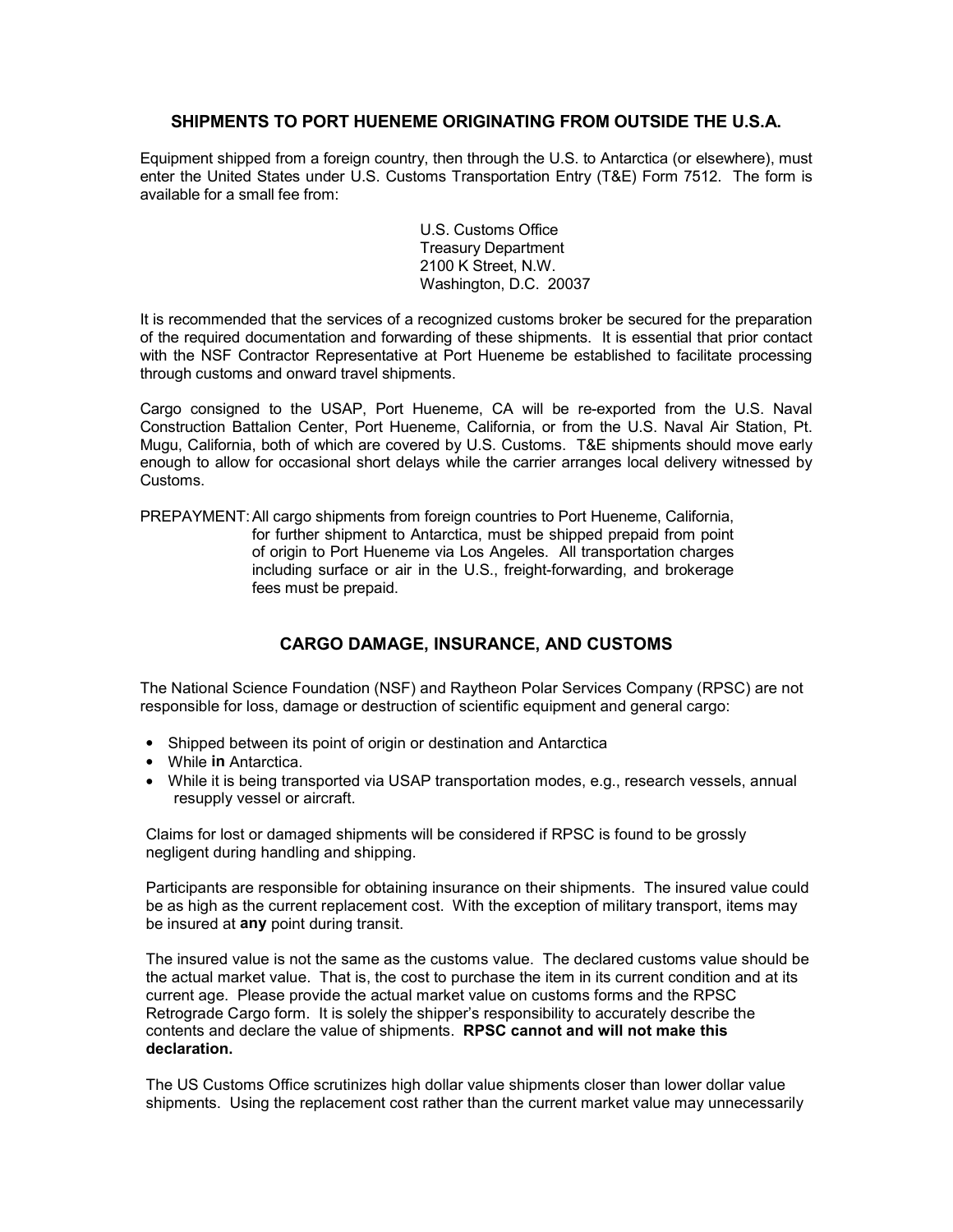<span id="page-12-0"></span>delay customs clearance. When the cargo value reaches a certain dollar threshold, Customs personnel give the shipment more attention and

ask more questions. The time required addressing these questions result in delayed clearances. US Customs may also seize incoming shipments of highly technical equipment for which an export license is required from the Bureau of Exports within the Department of Commerce. There is a low incidence of this in the USAP. The Bureau of Exports can be contacted to verify whether the highly technical equipment being shipped to Antarctica requires an export license. Getting an answer from the Bureau can take months, so advance planning is recommended.

Some shippers ship their cargo to Antarctica in locked containers. US and Foreign Customs agents will and do cut these locks to inspect the contents. Serialized seals are recommended over padlocks.

## **PREPARATION FOR FORWARDING YOUR SHIPMENT**

At the time of shipment, provide the NSF Contractor Representative, Port Hueneme with a copy of your shipping information. This should be in the form of a trucking Bill of Lading or an Air Waybill. Make sure that the information clearly indicates the delivering carrier, shipment number, piece count, date departed, scheduled delivery date, and total weight. In addition, forward a detailed packing list outlining the contents in each package. The packing list should include your event number, your Antarctic destination (NBP, ZCM, NPX, LMG, PAL) and the Required on Site Date (ROS). Details of the contents must include model numbers, serial numbers, and U.S. dollar value. "Scientific Equipment" is not an acceptable description of equipment contained in a packing list. A copy of your packing list must be attached to the outside of each container.

Commercial air retrograde lead-time for cargo transiting via South America can fluctuate during the austral summer season. Several factors contribute to this fluctuation including customs clearing protocol and limited space aboard commercially operated aircraft in Chile due to the export of agricultural and seafood products. Other options are available and will be exercised by the Logistics Manager if delays of up to 2 weeks are experienced. Therefore, participants should plan on the published commercial air transit time of 30 days for regular cargo and 45 days for hazardous cargo to reach the final destination. Time sensitive cargo will be dealt with on a case-by-case basis, and should be segregated from other cargo to facilitate timely movement.

Formalin/Formaldehyde diluted solutions used for preserving biological specimens have become a sensitive issue for domestic airline carriers within Chile. Formalin/formaldehyde solutions, in their opinion, have the potential to emit noxious fumes in the event of accidental leakage, or spillage and require a dangerous goods declaration. The airlines' primary concern is the fumes may overcome crewmembers and prevent them from performing their duties. In response, a letter identifying the cargo and concentration of formalin/formaldehyde has been developed to assist in preventing delays and expediting formalin shipments. This form is managed by the MPC's of the research vessels and the Logistics Supervisor at Palmer Station.

To assist in the movement of formalin preserved sample shipments the following actions will be taken:

- The originator will fill out and sign a form stating the concentration of formalin/formaldehyde solution, which will be presented to AGUNSA by the MPC upon arrival in port. This will be included with the Shippers Declaration and other shipping papers for the airline carrier.
- The following information will be included in the manifest item descriptions and all on the outer packaging of the samples: AVIATION REGULATED LIQUID, n.o.s. (Formaldehyde at 2%), Class 9, UN3334, one fiberboard/wooden box X ??? liters.
- The solution percent concentration of formaldehyde will be listed instead of formalin. This is how it is referenced in the IATA regulation and eliminates the need for the airline to calculate the % from a formalin solution.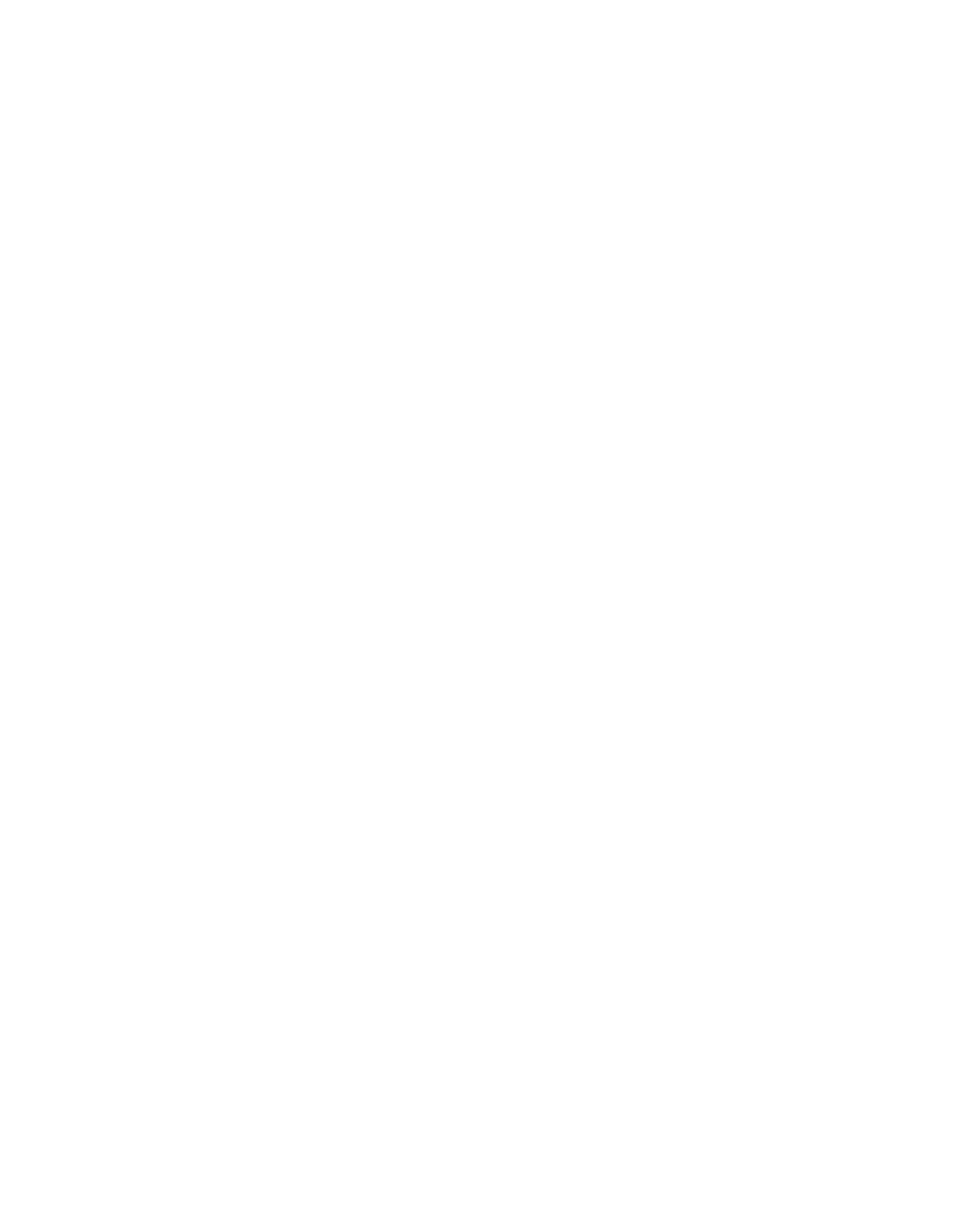## **REQUIRED CARGO DELIVERY DATES TO PORT HUENEME**

<span id="page-14-0"></span>The following list shows the valid Required On-Site (ROS) dates (date materials are required in Antarctica) and their accompanying Required Delivery Dates (RDD), (date materials are required in Port Hueneme to meet the specified ROS) for cargo shipments during the 2000-2001 field season. Cargo that does not arrive within these prescribed guidelines, and requires Commercial Air Shipment, will require NSF approval. Please note cargo may not meet its prescribed ROS date if the RDD is not met.

Post Kilo-Air ROS dates are only to be utilized for emergency resupply or pre-planned programs. Airlift between Christchurch and McMurdo Station is extremely limited during this period. Please consult with the NSF Contractor Representative, Port Hueneme before planning cargo shipments during the Post-Kilo Air phase. Materials required in Antarctica during the Post-Kilo Air Phase should arrive at Port Hueneme by the 4 November.

|                 | <b>Required On Site Date In</b>                                                                                                                                                  | <b>Required Delivery Date to</b>                                                                                                                                                 |
|-----------------|----------------------------------------------------------------------------------------------------------------------------------------------------------------------------------|----------------------------------------------------------------------------------------------------------------------------------------------------------------------------------|
|                 | <b>McMurdo or South Pole</b>                                                                                                                                                     | <b>Port Hueneme</b>                                                                                                                                                              |
| <b>Winfly</b>   | 0232 19 Aug 2000                                                                                                                                                                 | 9183 01 July 2000                                                                                                                                                                |
| <b>Kilo Air</b> | 0288 07 Oct 2000<br>0288 14 Oct 2000<br>0295 21 Oct 2000<br>0302 28 Oct 2000<br>0309 04 Nov 2000<br>0316 11 Nov 2000                                                             | 0232 19 Aug 2000<br>0232 19 Aug 2000<br>0232 19 Aug 2000<br>0232 19 Aug 2000<br>0232 19 Aug 2000<br>0232 19 Aug 2000                                                             |
| <b>Kilo Air</b> | 0323 18 Nov 2000<br>0330 25 Nov 2000<br>0337 02 Dec 2000<br>0344 09 Dec 2000<br>0351 16 Dec 2000                                                                                 | 0274 30 Sep 2000<br>0274 30 Sep 2000<br>0274 30 Sep 2000<br>0274 30 Sep 2000<br>0274 30 Sep 2000                                                                                 |
| Post-Kilo Air   | 0358 23 Dec 2000<br>0365 30 Dec 2000<br>1006 06 Jan 2001<br>1013 13 Jan 2001<br>1020 20 Jan 2001<br>1027 27 Jan 2001<br>1034 03 Feb 2001<br>1041 10 Feb 2001<br>1048 17 Feb 2001 | 0309 04 Nov 2000<br>0309 04 Nov 2000<br>0309 04 Nov 2000<br>0309 04 Nov 2000<br>0309 04 Nov 2000<br>0309 04 Nov 2000<br>0351 16 Dec 2000<br>0351 16 Dec 2000<br>0351 16 Dec 2000 |
| <b>Vessel</b>   | 1032 01 Feb 2001                                                                                                                                                                 | 9322 18 Nov 2000                                                                                                                                                                 |

**Peninsula Area Cruise Shipping Schedule:**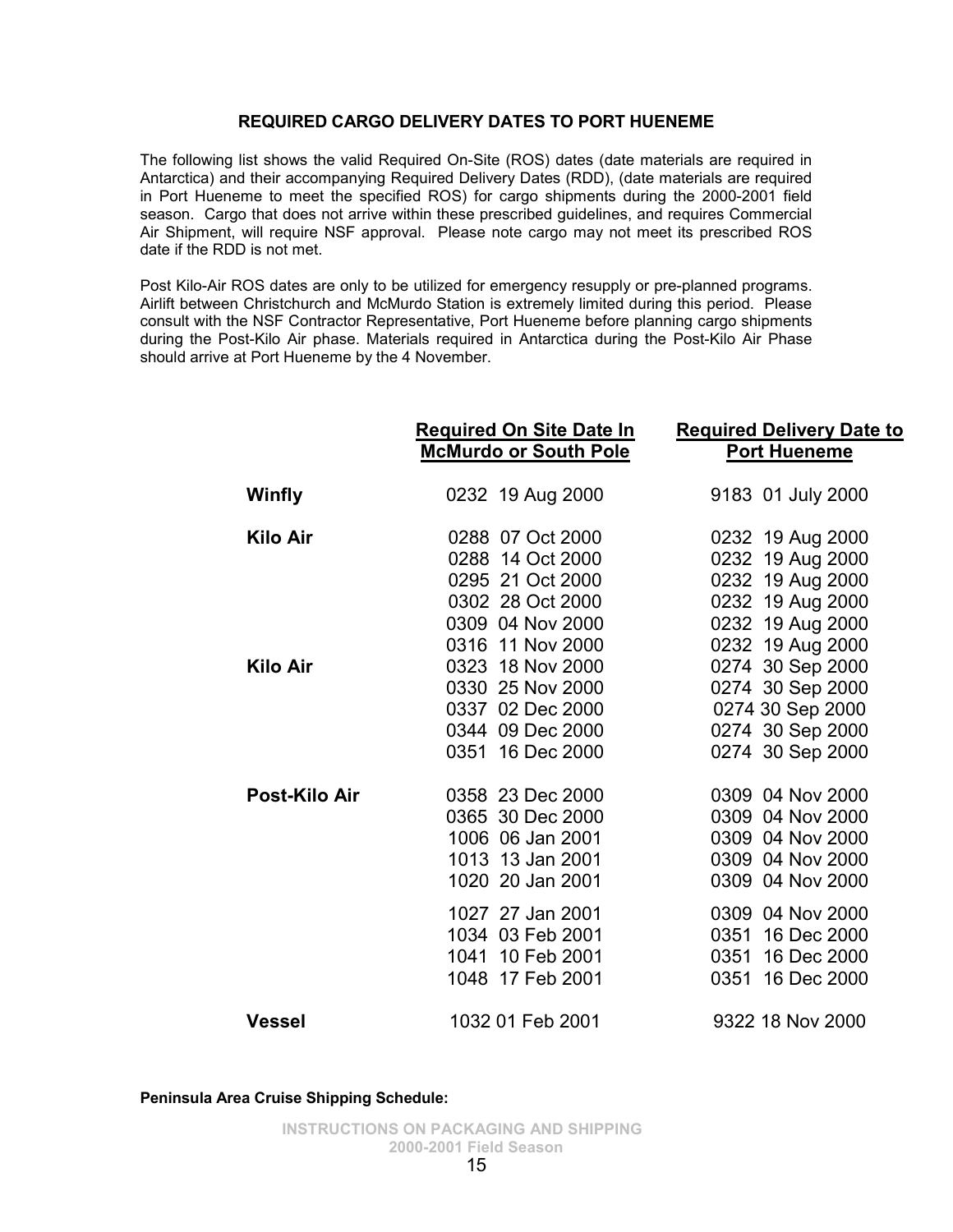The following list shows the dates materials are required in Port Hueneme to meet the Peninsula area Cruise Schedule. The Required Delivery Date to Port Hueneme listed will allow the materials to be shipped via South American Vessel, which is the preferred method. *Materials that cannot meet this deadline will need to be sent via Commercial Air and require a minimum of 30 days lead-time for standard cargo, and 45 days lead-time for hazardous or outsized materials.*

## **LAWRENCE M. GOULD CUT-OFF DATES**

| <b>Cruise Number</b> | <b>Date Materials Required In</b><br><b>Punta Arenas to Meet Ship</b> | <b>Required Delivery Date</b><br>to Port Hueneme |
|----------------------|-----------------------------------------------------------------------|--------------------------------------------------|
| <b>LMG00-8</b>       | 0259 05-Sep 2000                                                      | 17-Jun 2000                                      |
| <b>LMG00-8A</b>      | 0277 03-Oct 2000                                                      | 05-Jul 2000                                      |
| <b>LMG00-9</b>       | 0293 19-Oct 2000                                                      | 21-Jul 2000                                      |
| LMG00-10             | 0317 12-Nov 2000                                                      | 14-Oct 2000                                      |
| LMG00-11             | 0343 08-Dec 2000                                                      | 09-Sep 2000                                      |
| <b>LMG01-1</b>       | 0365 30-Dec 2000                                                      | 01-Oct 2000                                      |
| <b>LMG01-1A</b>      | 1033 02-Feb 2001                                                      | 04-Nov 2000                                      |
| <b>LMG01-2</b>       | 1051 20-Feb 2001                                                      | 22-Nov 2000                                      |
| <b>LMG01-3</b>       | 1077 18-Mar 2001                                                      | 18-Dec 2000                                      |
| <b>LMG01-4</b>       | 1106 16-Apr 2001                                                      | 16-Jan 2001                                      |
| <b>LMG01-5</b>       | 1154 03-Jun 2001                                                      | 05-Mar 2001                                      |
| <b>LMG01-6</b>       | 1195 14-Jun 2001                                                      | 15-Apr 2001                                      |
| <b>LMG01-7</b>       | 1241 29-Aug 2001                                                      | 31-May 2001                                      |
| <b>LMG01-8</b>       | 1258 15-Sep 2001                                                      | 17-Jun 2001                                      |
| LMG01-8A             | 1277 04-Oct 2001                                                      | 06-Jul 2001                                      |

## **NATHANIEL B. PALMER CUT-OFF DATES**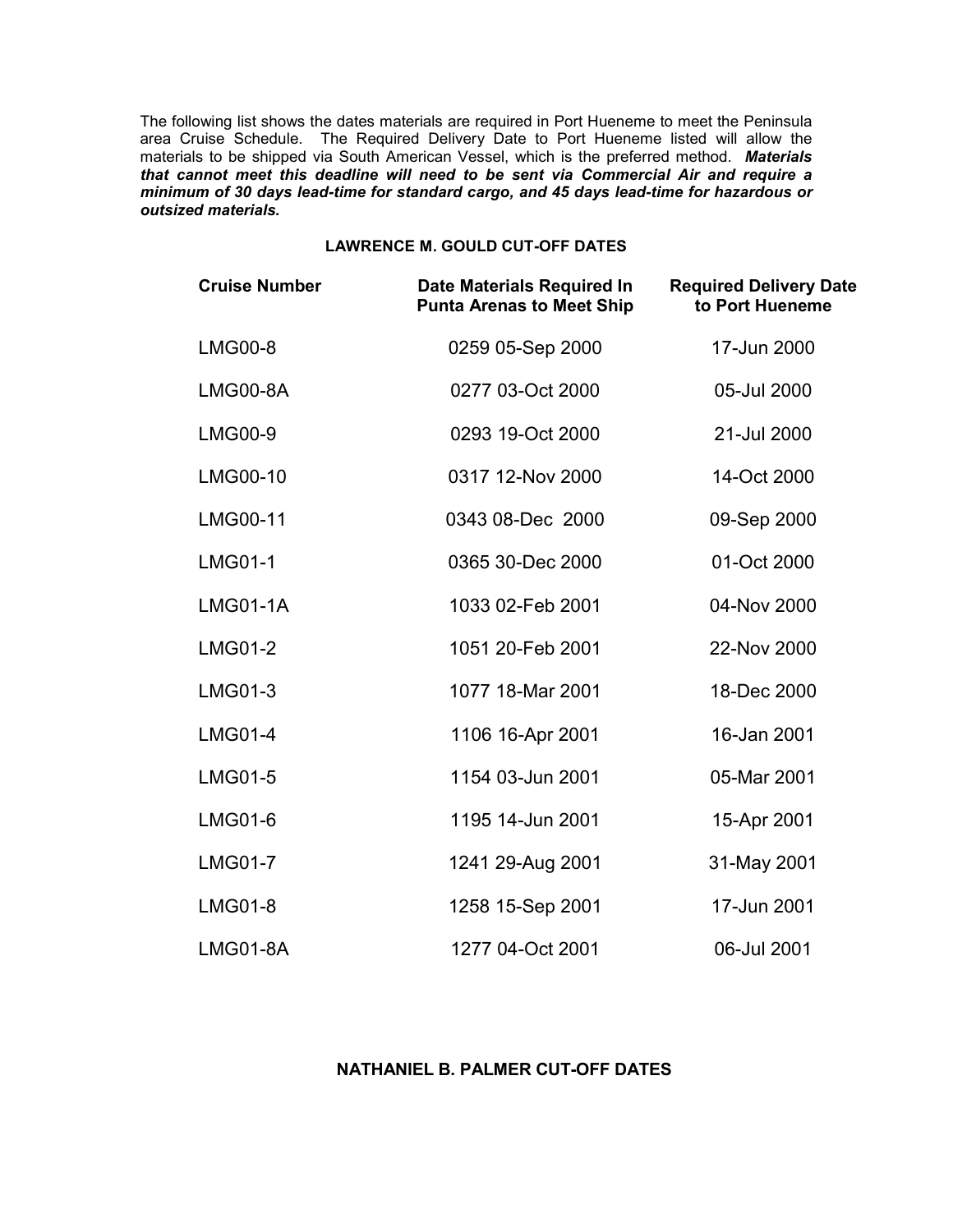<span id="page-16-0"></span>

| <b>Cruise Number</b><br><b>Date</b> | Date Materials Required to | <b>Required Delivery</b> |  |
|-------------------------------------|----------------------------|--------------------------|--|
|                                     | <b>Meet Ship in Port</b>   | to Port                  |  |
| <b>Hueneme</b><br><b>NBP00-5</b>    | 0183 01-Jul 2000           | 01-Jun 2000              |  |
| NBP00-6A                            | 0201 19-Jul 2000           | 01-Jun 2000              |  |
| NBP00-6B                            | 0249 05-Sep 2000           | 19-Jun 2000              |  |
| <b>NBP00-6C</b>                     | 0270 26-Sep 2000           | 27-Aug 2000              |  |
| <b>NBP00-6D</b>                     | <b>TBD</b>                 | <b>TBD</b>               |  |
| <b>NBP00-7A</b>                     | 0299 25-Cot 2000           | 25-Sep 2000              |  |
| <b>NBP00-7B</b>                     | NO CARGO                   | NO CARGO                 |  |
| <b>NBP00-8</b>                      | 0353 18-Dec 2000           | 19-Sep 2000              |  |
| <b>NBP01-1</b>                      | 1025 25-Jan 2001           | 27-Oct 2000              |  |
| <b>NBP01-2</b>                      | 1086 27-Mar 2001           | 25-Feb 2001              |  |
| <b>NBP01-3</b>                      | 1106 16-Apr 2001           | 16-Jan 2001              |  |
| <b>NBP01-4</b>                      | 1195 14-Jul 2001           | 15-Apr 2001              |  |

#### **DIRECT COMMERCIAL SHIPMENTS TO NEW ZEALAND OR SOUTH AMERICA**

For shipments with a destination of New Zealand or South America, cargo should be entered into the USAP Cargo System via Port Hueneme. The NSF will not be responsible for any commercial shipments sent directly to these destinations. In some situations it may be more practical for cargo originating outside the Continental United States to be shipped directly to New Zealand or South America. Please consult with the NSF Contractor Representative, Port Hueneme for advice. Cargo that is shipped directly to New Zealand or South America should use the following commercial shipment addresses:

|            | NSF Representative New Zealand<br>National Science Foundation<br>International Antarctic Center | Sr. Ricardo Doberti |                                                 | AGUNSA c/o Palmer Station,<br>Master R/V NATHANIEL B. |    |
|------------|-------------------------------------------------------------------------------------------------|---------------------|-------------------------------------------------|-------------------------------------------------------|----|
| PALMER, or |                                                                                                 |                     |                                                 |                                                       |    |
|            | Orchard Road North                                                                              | Master              |                                                 | R/V LAURENCE                                          | M. |
|            | <b>GOULD</b>                                                                                    |                     |                                                 |                                                       |    |
|            | Christchurch International Airport                                                              |                     | Deposito Franco Zona Antarctica                 |                                                       |    |
|            | Christchurch, New Zealand                                                                       |                     | Agencias Universals S.A.<br>Punta Arenas, Chile |                                                       |    |
|            | Telephone: (011) 64-3-358-8139                                                                  |                     |                                                 |                                                       |    |
|            | Fax: (06) 643 358 9060                                                                          |                     | Tel. 011-56-61-248-706                          |                                                       |    |
|            |                                                                                                 |                     |                                                 | Fax:011-56-61-226-095                                 |    |
|            |                                                                                                 |                     |                                                 |                                                       |    |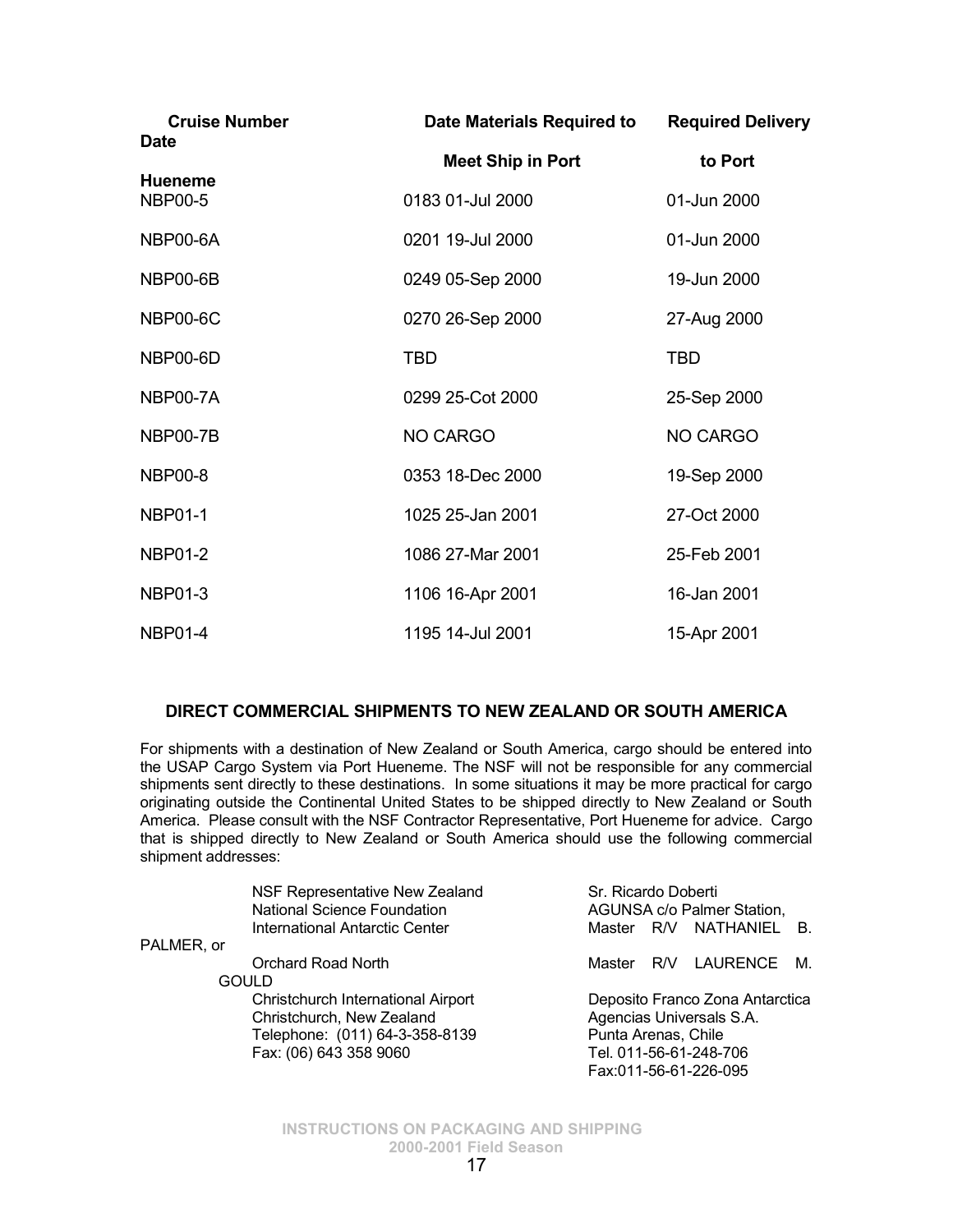<span id="page-17-0"></span>**\*\*** *To avoid customs delays, it is imperative that the following Trans-shipping instructions appear below the above address:* 

EXAMPLE: FOR FURTHER SHIPMENT TO ANTARCTICA: Name/Event Number of consignee (BARCUS/XX-999-X) Station Abbreviation (ZCM) Station shipping Code (DR1) Number of this Box (1 of 18) ROS (Date Required on site)

Material shipped commercially to New Zealand and South America should be accounted for by a series of consecutive box numbers for each shipment, e.g., Box 1 of 4, Box 2 of 4, etc.

Preparation for forwarding your shipments to New Zealand or South America is virtually the same as described in the previous Preparation for Forwarding your Shipment section. For surface shipments, a **first original** copy of the Bill of Lading is required to be faxed to the South American Agent, AGUNSA, Attention Sr. Ricardo Doberti; and original paperwork for shipments to New Zealand must be faxed or airmailed to the Attention of the Manager, New Zealand Operations. Please ensure that a commercial invoice is included with your Bill of Lading, which outlines specific contents and dollar values. The appropriate paperwork must be received prior to the arrival of the cargo.

**Note:** *For Radioactive shipments please refer to RADIOACTIVE MATERIALS, NEW ZEALAND on Page 16, or RADIOACTIVE MATERIALS, CHILE on Page 17, for specific information on these types of shipments.* 

## **REGISTRY OF FOREIGN MANUFACTURED ARTICLES**

In order to avoid being subject to payment of customs duty and/or delay of re-entry into the United States, all foreign manufactured articles leaving the United States should be registered with U.S. Customs.

Obtain and complete a U.S. Customs Form 4455 , "Certificate of Registration of Foreign Manufactured Item" from your local U.S. Customs Office. Forward the completed form to the NSF Contractor Representative, Port Hueneme with the shipment of the materials. Ensure that you furnish complete descriptions, model numbers, and serial numbers. Also, provide the country of origin for each article.

These forms will be maintained on file at Port Hueneme and will be used for re-entry into the United States.

## **IMPORTATION OF TECHNICAL EQUIPMENT INTO NEW ZEALAND**

USAP participants planning to **handcarry** high-value technical equipment through New Zealand should complete a New Zealand Customs Form #33. To request a form and further information contact the RPSC Travel Supervisor at 1-800-688-8606, ext. 3131. *Laptop Computers are generally exempted from this classification.*

New Zealand Customs requires the individual whose name appears on Form #33 be the same person to clear the item through customs. If an individual is in possession of a high-value technical piece of equipment and does not have an accompanying form, that piece of equipment may be seized.

The form belongs to the individual whose name appears on the document, not the equipment, and the form is non-transferable. If you plan to have one individual carry a piece of equipment down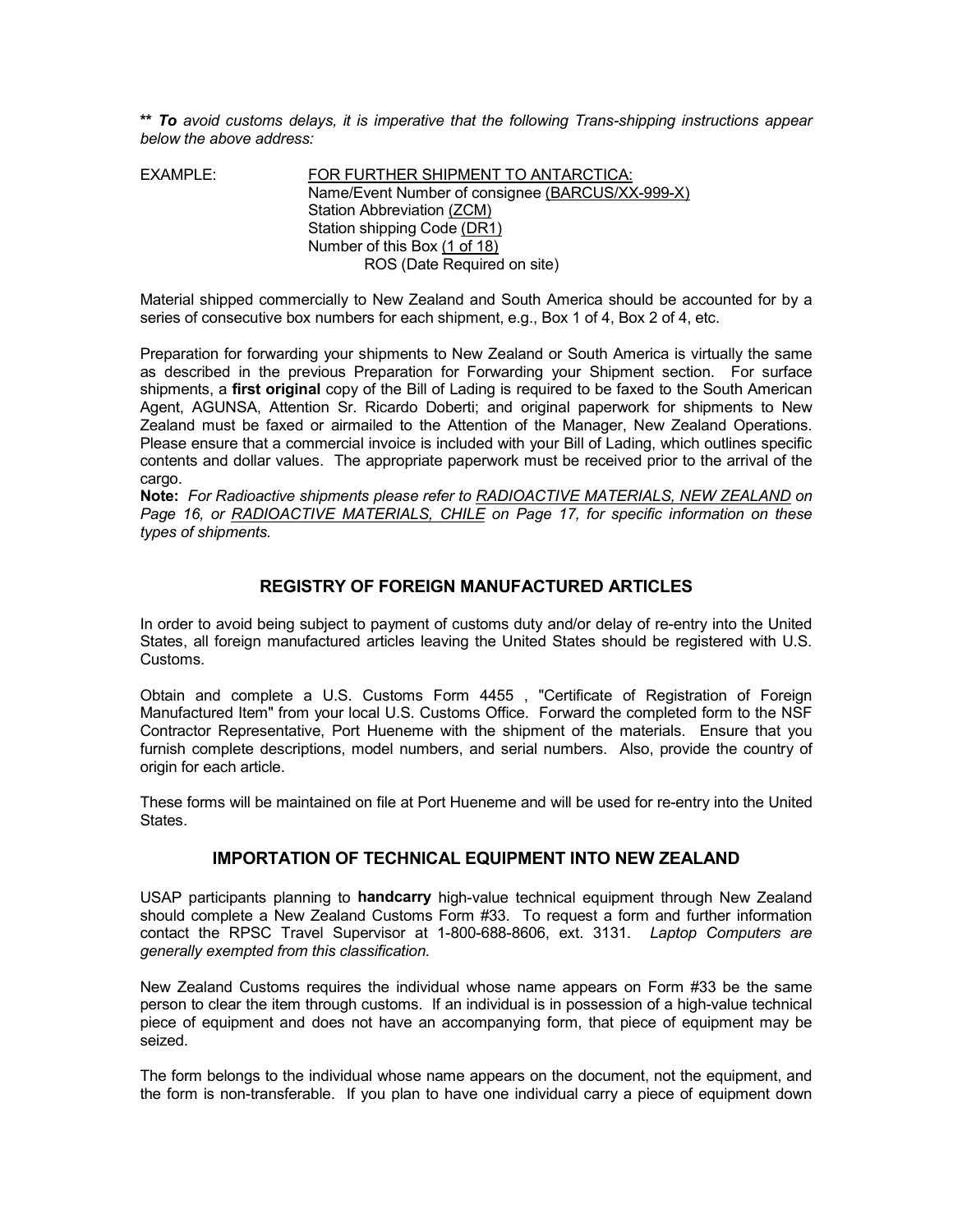<span id="page-18-0"></span>during deployment and another carry it back during redeployment, then a form must be issued for each carrier. If the piece of equipment is left in Antarctica, the form must not be left behind with the equipment. New Zealand Customs requires RPSC to track these forms and report their whereabouts in May each year. Copies of the completed form must be mailed or Tele -faxed to the RPSC Travel Supervisor at 303-705-0742. Upon return from the ice, the original form must be mailed to the Travel Supervisor using the following address: 61 Inverness Drive East, Suite 300, Englewood, CO 80112.

## **DISCLOSURE OF DANGEROUS GOODS TO USAP TRANSPORTATION PERSONNEL**

Shipper's are responsible for accurately describing dangerous goods, accurately marking containers and packages containing dangerous goods and disclosing the shipment to the USAP transportation personnel accepting the shipment on initial entry into the USAP transportation system. Failure to do so puts personnel at risk throughout the system and is in violation of federal law. When in doubt, please contact USAP transportation personnel for clarification.

## **PACKING**

Your equipment will receive the treatment that is characteristic of stevedoring operations. Delicate or sensitive equipment must be protected. Grantees and/or their packing agents should not only give consideration for providing additional packing but should also consider the type of materials utilized for shock-absorbing packing.

Materials that are not easily degradable must be avoided. These items include, but are not limited to, polystyrene cushioning materials (commonly known as "packing peanuts"), polyurethane foam sheets, and silicone sponge sheets. **NOTE: THE POLYSTYRENE PACKING PEANUTS ARE A BANNED SUBSTANCE UNDER THE ANTARCTIC CONSERVATION ACT. DO NOT USE THESE FOR PACKING MATERIAL!** Suitable alternatives are bubble wrap, shredded paper, corrugated cardboard, burlap, and packing tissue wrap.

#### **IMPORTATION OF WOOD PACKING MATERIALS INTO NEW ZEALAND**

The New Zealand government has strict controls for clearance of all imports of timber and forest products with regard to quarantine requirements.

Inspections conducted by the Ministry of Agriculture & Forestry (MAF) are carried out to prevent accidental introduction or spread of insects or fungi that could damage the nation's forest and timber industries. These inspections include all wooden or plywood packing cases, crates, pallets, wood packing blocks, or wooden dunnage which MUST BE COMPLETELY FREE OF BARK AND FROM VISIBLE SIGNS OF INSECTS, WORMS, OR FUNGI ATTACK. Particleboard is unacceptable.

Infected items will be stopped at the port of entry and dealt with as directed by an MAF Inspector. Grantees and/or their packing agents should ensure all packing materials conform to the above regulations.

These regulations do not apply to packaging materials going to Palmer Station via Chile.

## **CONTAINERS**

To the maximum extent possible, use reusable containers having hinged, clamped, or screwfastened tops. This is important if items are to be returned as retrograde cargo at season's end.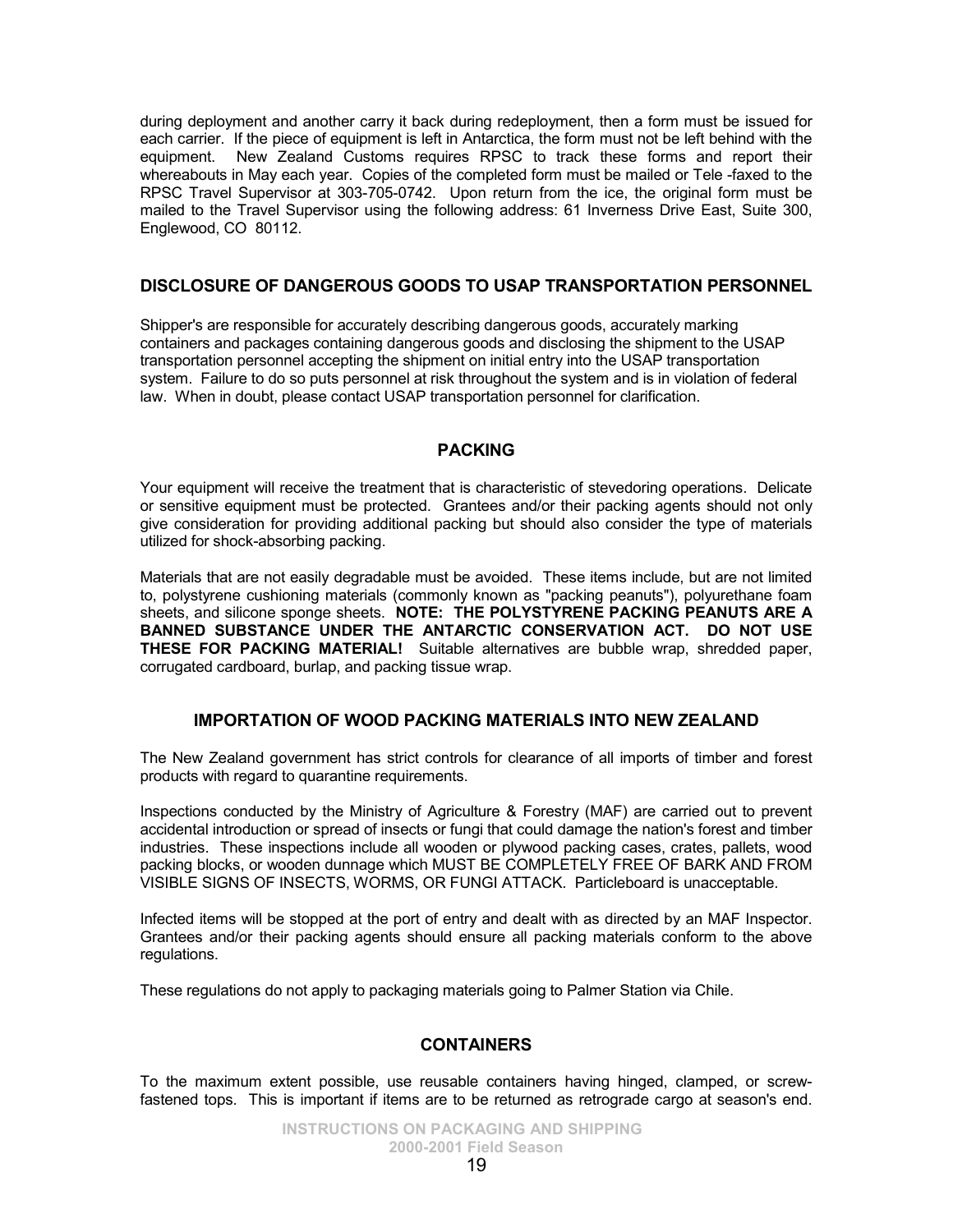<span id="page-19-0"></span>Insulated containers may be appropriate if they are to be eventually used for retrograde that must be kept frozen or chilled. All cargo must be packed in containers of sturdy material, well fastened, securely braced, and reinforced. All boxes and containers should be banded with steel straps. The number of straps depends upon the size of the box. Each box should have a minimum of two straps.

Containers should be constructed to withstand contact with sharp corners of other containers, crushing weights, and shocks sustained due to handling in transit, e.g., in the warehouse, aboard ship or aircraft, and on station.

Material is often exposed to excessive moisture during outside storage. Additionally, it is common for condensation to occur inside of boxes during shipping from South Pole Station to McMurdo Station or to Palmer Station on the vessel. THE NECESSITY TO PACK FOR EXTREMELY ROUGH HANDLING AND EXPOSURE TO VARIOUS WEATHER CONDITIONS CANNOT BE OVER EMPHASIZED.

Heavy crates weighing more than 100 pounds must have 4" x 4" skids positioned on the bottom surface so that they may be easily handled by ship sling and/or forklift approaching the long side.

Material should be packed in increments weighing no more than 200 pounds. Consideration should also be given to the total volume of the box. A 125-cubic-foot box is the recommended maximum size for ease of handling. Boxes larger than 125 cubic feet may restrict movement and cause materials to be delayed.

Extremely small boxes (one cubic foot or less in size) present a problem equal to the oversized boxes in that they are difficult to account for in caches and in the holds of ships. USE OF EXTREMELY SMALL INDIVIDUAL BOXES SHOULD BE AVOIDED WHENEVER POSSIBLE. Small boxes should be grouped and overpacked together.

## **PACKAGING OF HAZARDOUS MATERIALS**

HAZARDOUS MATERIAL MUST BE SEGREGATED BY HAZARD CLASS AND PACKAGED SEPARATELY FROM OTHER CARGO in accordance with Code of Federal Regulations, Title 49; Air Force Joint Manual 24-204; and the International Air Transport Association (IATA) Dangerous Goods Regulations.

With the exception of some medicinal and toilet articles for personal use, hazardous materials may never be carried in baggage. *See also,* **Dry Ice** on page 20.

Grantees planning shipments of hazardous cargo should consult Code of Federal Regulations, Title 49, to determine the packing requirements that are applicable to their shipments. Whenever possible, hazardous cargo should be prepared in accordance with the restrictions applicable to passenger aircraft. Grantees requiring assistance in preparing their shipments of hazardous cargo should contact the NSF Contractor Representative, Port Hueneme, or secure the services of a professional packer. Categories of hazardous materials include: explosives, gases, flammable liquids, flammable solids, oxidizers, poisons, radioactive material, corrosives and other regulated materials.

IN THE CASE OF SHIPMENTS MADE BY SCIENTIFIC SUPPLY HOUSES, GRANTEES SHOULD ENSURE THAT THESE FIRMS ARE ADVISED OF ALL NECESSARY PRECAUTIONS AND PACKAGING REGULATIONS PRIOR TO SHIPMENT. Packing lists must describe all materials used in packing hazardous items.

#### **HAZARDOUS MATERIAL MOVEMENT**

Due to Department of Transportation regulations restricting hazardous materials movement and the complicating factor of shipment through a foreign country, these materials may move very slowly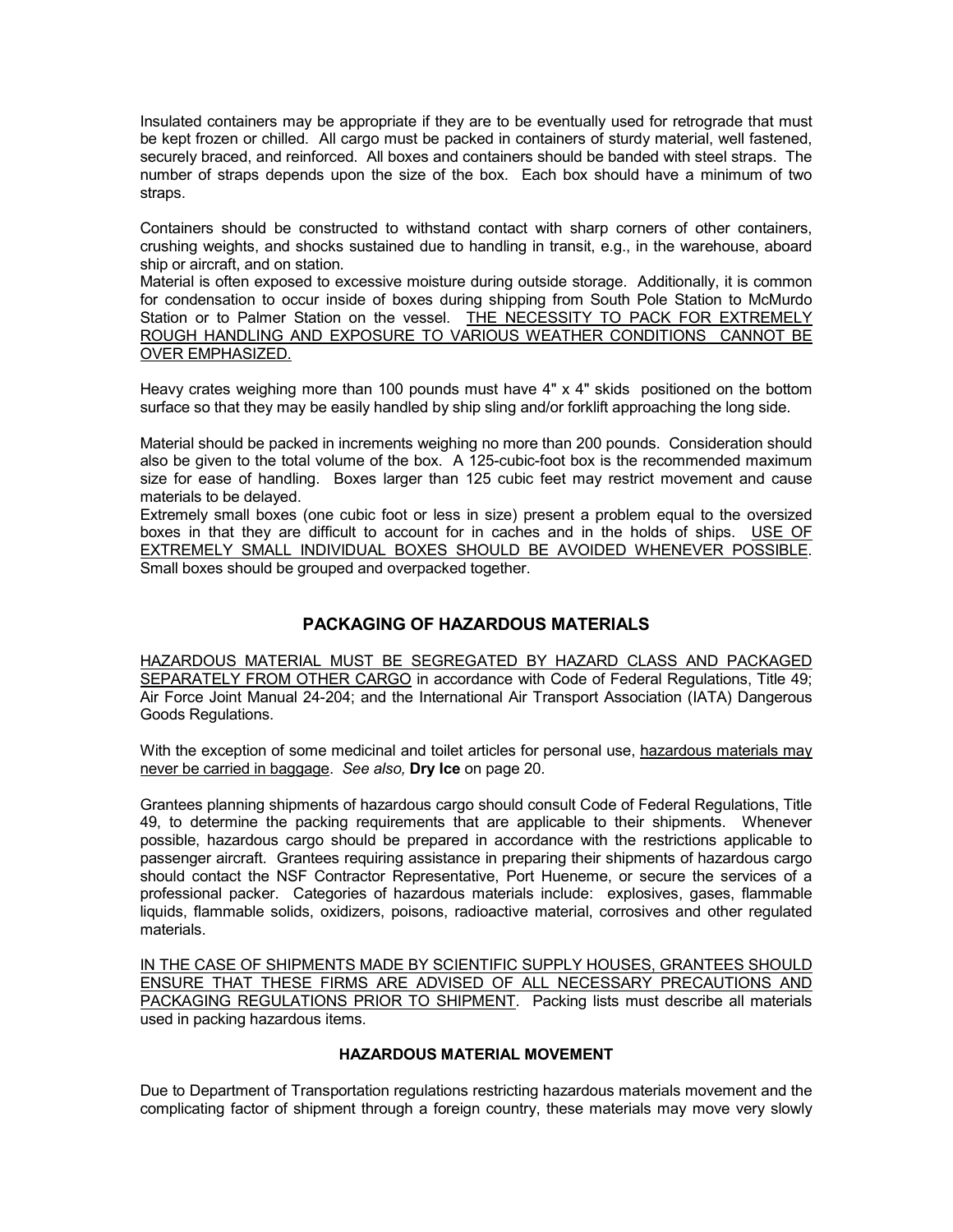through the system. In order to ensure timely arrival of such materials, they should be forwarded to Port Hueneme early enough for movement via Commercial Surface in August and September to McMurdo, or as specified by the materials cut-off schedule.

U.S. manufacturers and grantees are required to provide Material Safety Data Sheets (MSDS) with appropriate hazardous products. The Material Safety Data Sheets contain detailed information such as generic name, flash points, specific chemical properties and emergency first aid procedures in case of contact. Grantees must ensure this information is included with the shipment of hazardous materials, including those custom purified and/or mixed from their home institution. It is also recommended that grantees keep a copy of the MSDS as the original may not be delivered to Port Hueneme by the shipping agent.

#### **HAZARDOUS MATERIALS WAIVERS PROCUREMENT FOR AIR SHIPMENT**

Hazardous materials requiring waivers for air shipment should be identified as soon as possible, so that RPSC personnel can start the 45-day waiver request process. The U.S. Air Force Material Command requires 30 days to process a waiver request, and RPSC requires 15 days to research the hazardous material, and its packaging before submitting the request for waiver to AFMC.

PI's will be required to provide to RPSC all specifications concerning the packaging materials (i.e. type of container, drum/box/crate/cylinder, etc) with DOT numbers and specifications, if any. If a container does not meet DOT specs but the manufacturer of the container states that it will provide the required specification/protection, the PI must provide to RPSC testing documentation from the manufacturer that will support the claim that the containers meet all DOT regulations. In addition, the PI must provide the type, quantities, and weight of the materials and how it will be packaged (i.e. Acid Sulfuric 20-gal wt: 178-lbs Corrosive shipped in four 5 gal plastic drums meeting DOT spec 1234-abc overpacked in wooden crates [1 drum per crate] with 20 lbs. of absorbent materials surrounding the drum).

In the case of cryogenic vessels not meeting DOT specifications because of size, (i.e. too small to require a DOT specification number) the PI will be required to provide documentation. The documents will indicate that the vessel has undergone testing, and that the testing verifies the vessel meets the DOT requirements for like vessels of larger capacities.

#### **EXAMPLES OF HAZARDOUS GOODS AND CHEMICALS**

Following are short lists of some of the goods and chemicals that are deemed to be hazardous cargo when transported by air. These lists are in no way complete and it is not intended that they be used as a guide when determining if a material is a hazard or not. Many common household and laboratory materials are considered hazardous when they are transported. Contact the Hazardous Cargo Specialist at 1-800-688-8606 ext. 3433 or the NSF Contractor Representative, Port Hueneme, CA, for assistance in identifying and classifying hazardous materials.

EXAMPLES OF HAZARDOUS GOODS EXAMPLES OF HAZARDOUS

CHEMICALS<br><sup>Aerosols</sup> Gas Cylinders **Acetone** Hydrochloric Acid

**INSTRUCTIONS ON PACKAGING AND SHIPPING 2000-2001 Field Season**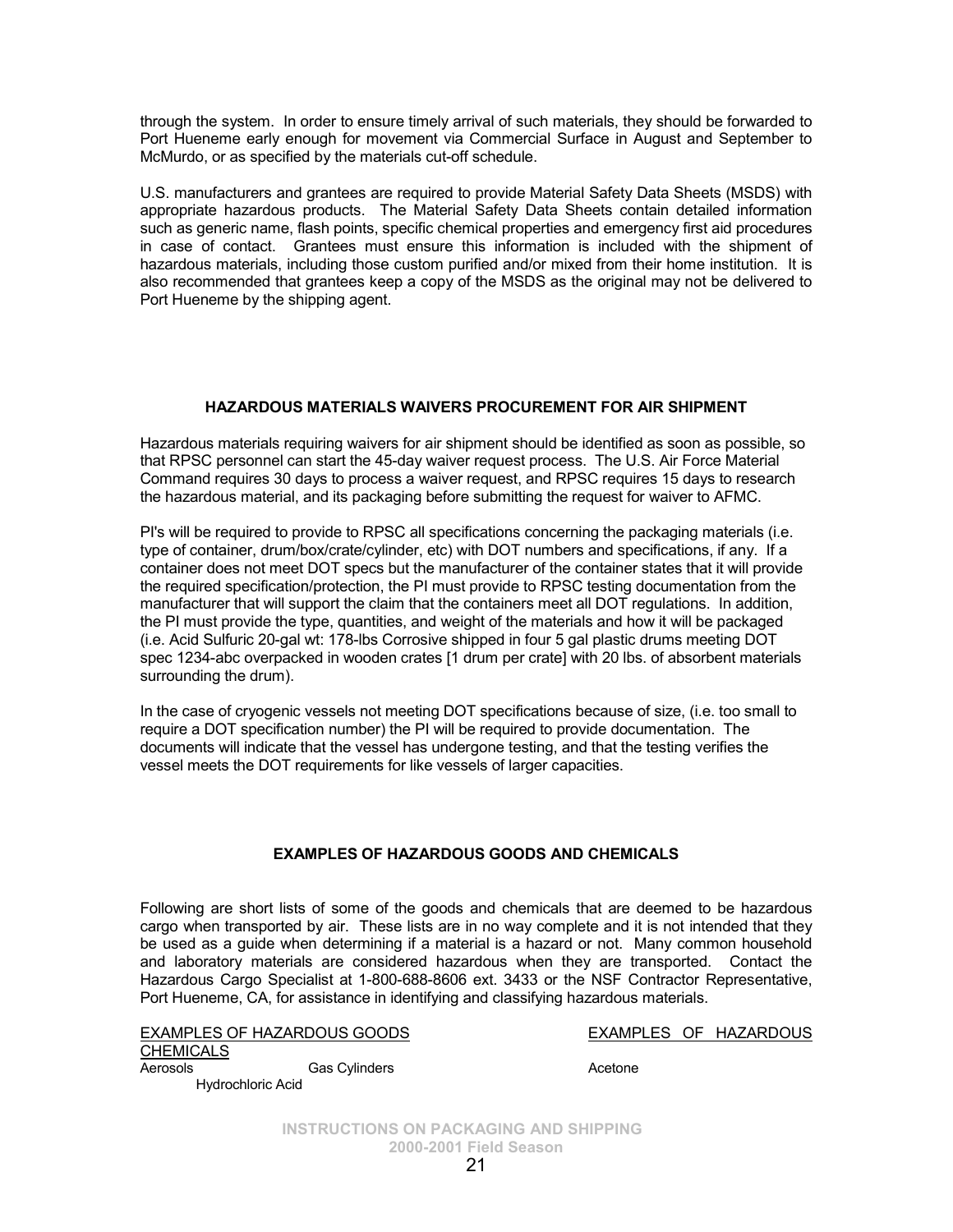<span id="page-21-0"></span>

| <b>Automotive Batteries</b><br><i><b>Isopropanol</b></i> | Glues                    | Chloroform     |               |
|----------------------------------------------------------|--------------------------|----------------|---------------|
| Bleach<br>Kerosene                                       | <b>Lithium Batteries</b> | Ethanol        |               |
| Cryogenics<br>Methanol                                   | Paint and Spray Paints   | Ether          |               |
| <b>Explosives</b><br>Acid                                | Scuba Cylinders          | Formaldehyde   | <b>Nitric</b> |
| <b>Fire Extinguishers</b><br>Acid                        | Some Cleaning Materials  | Glutaraldehyde | Sulfuric      |

**\*\* Note: Freon (trichlorofluoromethane) is a banned substance in New Zealand.** Grantees should consult with the NSF Contractor Representative, Port Hueneme before planning or shipping freon. Prior planning is critical for timely shipment.

#### **EXPLOSIVES**

Due to varying state, federal, international, and military regulations, prior planning is necessary before explosives are even purchased. Explosive shipments should be coordinated with RPSC Logistics personnel far in advance. **Some explosive shipments need one year's lead time**. Please contact the NSF Contractor Representative, Port Hueneme for more information.

## **RADIOACTIVE MATERIALS, NEW ZEALAND**



Principal investigators are responsible for the procurement, packaging, transport and retrograde of NSF-approved radioactive materials required for their particular research project. The principal investigators must direct their requirement through the Radiation Safety Officer of their institution to ensure compliance with state, national and international regulations pertaining to the packaging and shipment of radioactive materials. Consult the NSF Contractor Representative, New Zealand by E-mail [\(hazmat@iac.org.nz\)](mailto:hazmat@iac.org.nz) or fax (011-643-358-1479), for shipments to and through New Zealand. When ordering radioactive materials from the vendors, please make sure the vendors are aware that you do not want category "Yellow-II" or "Yellow-lll" packages. Utilizing more packaging/shielding materials or dividing isotopes into multiple packages are methods that can be used to stay within the "White - I" category, which will facilitate shipping from New Zealand to McMurdo Station. Note: Many vendors may not understand your request, because "Yellow-II" packages with transport indices of up to 3.0 can be transported on commercial passenger aircraft; just explain that the "White - I" category is in accordance with the constraints of military passenger aircraft.

It is against the law to hand carry radioactive materials into New Zealand.

Radioactive isotopes **CANNOT** be shipped to New Zealand without the appropriate Certificate of Authorization to Import Radioactive Materials. The NSF Contractor Representative, New Zealand, is not an approved agency to obtain this certificate. RPSC does have an agent in Auckland, New Zealand (Nuclear Supplies Ltd.) that handles all of the appropriate paperwork formalities, including clearing the shipment through New Zealand Customs, Ministry of Agriculture, and the National Radiation Laboratory. Often U.S. vendors will consolidate USAP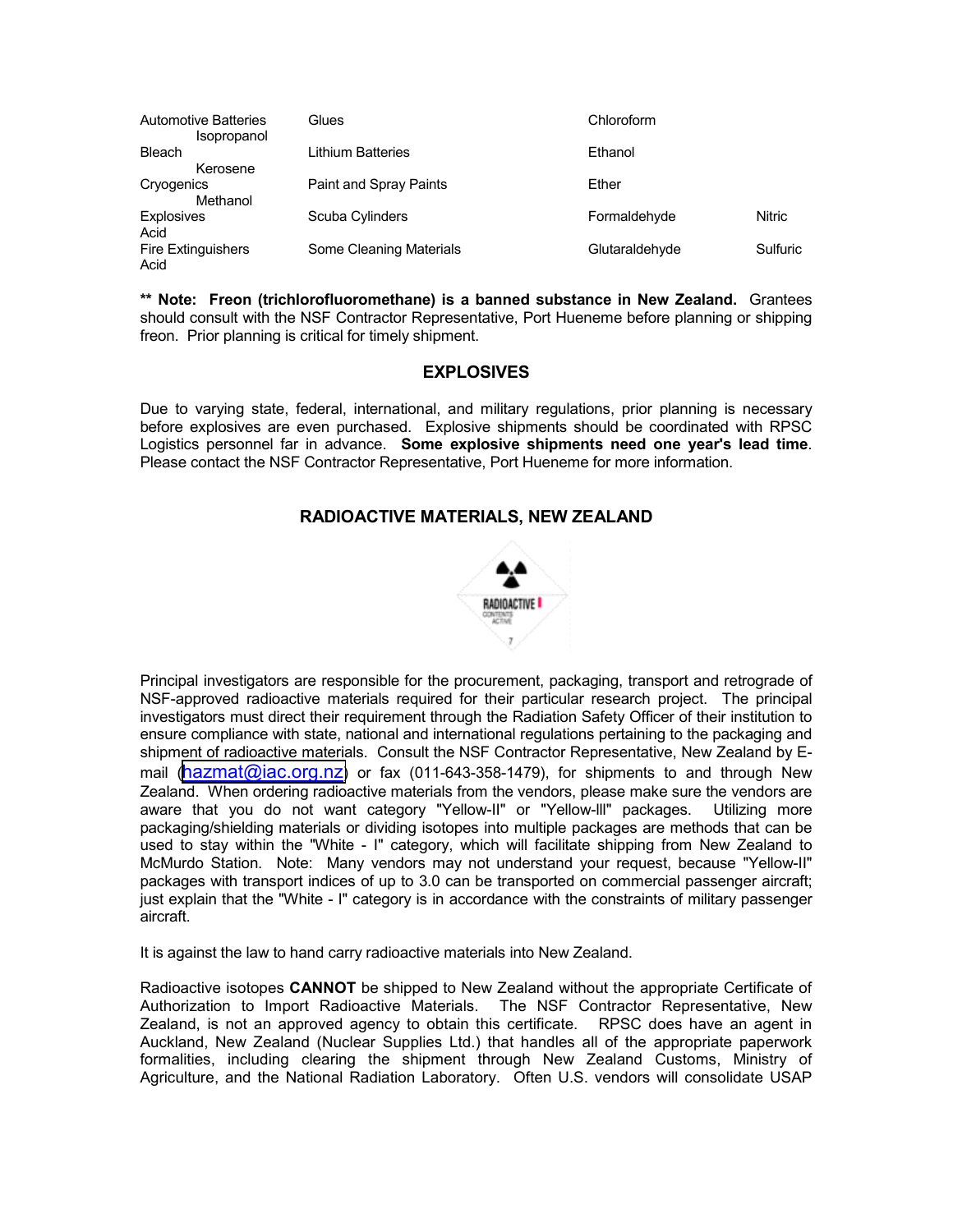<span id="page-22-0"></span>scientist shipments with other orders destined for New Zealand hospitals and laboratories, via Nuclear Supplies Ltd.

Accordingly, if you are planning to order and ship radioisotopes directly from U.S. vendors to New Zealand, then you MUST adhere to the following instructions:

1. You must first order through one of these three vendors:

American Radio Labeled Chemicals

 ICN Bio Medicals (Nuclear Supplies Ltd. are sole New Zealand agents for these two vendors.)

DuPont/NEN

 (Nuclear Supplies Ltd. are not New Zealand agents for, but have permission to accept consolidated shipments from this vendor.)

- 2. All orders must be marked by the vendor for "NSF Christchurch, New Zealand, via Nuclear Supplies Ltd., c/o Divers and Leonard - Customs Agents, Auckland International Airport, Auckland, New Zealand, Attention: Alan Hutchinson, Telephone/Fax: + 64 - 9 - 536 - 6322". Your project's event number and name of principal investigator (PI) must also be included in the shipping instructions so that the NSF Contractor Representative, New Zealand will know who to consign the shipment to in Antarctica.
- 3. After the order is placed with the vendor, you then MUST send the NSF Contractor Representative in New Zealand either an e-mail (hazmat@iac.org.nz) or fax (011-643-358- 1479). Include the details of the order including the vendor used, purchase order number, listing of radioisotopes ordered and their activity, an air waybill number for the shipment, and date that shipment is expected to depart the United States/arrive in Auckland, New Zealand.

Upon receipt in Christchurch, the NSF Contractor Representative, New Zealand, ensures that the shipment is consigned to the PI at a station in Antarctica or aboard a USAP vessel at Port Lyttelton.

In the event you cannot order the required item from the vendors listed in paragraph 1 above, then you must notify the NSF Contractor Representative, New Zealand who, in turn, will coordinate with the appropriate New Zealand authorities to obtain the necessary Permit on your behalf PRIOR to shipment.

Please do not hesitate to contact the NSF Contractor Representative, New Zealand, with any questions on this procedure.

#### **RADIOACTIVE MATERIALS, CHILE**

Principal investigators are responsible for the procurement, packaging, transport and retrograde of NSF approved radioactive materials required for their particular research project. The principal investigators must direct their requirement through the Radiation Safety Officer of their institution or Consult the NSF Contractor Representative, Port Hueneme for shipments to or through Chile.

There are two options by which to ship radioisotopes through Chile.

- 1. U.S. vendor ships directly to the RPSC Shipping Agent (AGUNSA), Punta Arenas.
- 2. Home Institution ships directly to RPSC Shipping Agent, (AGUNSA), Punta Arenas.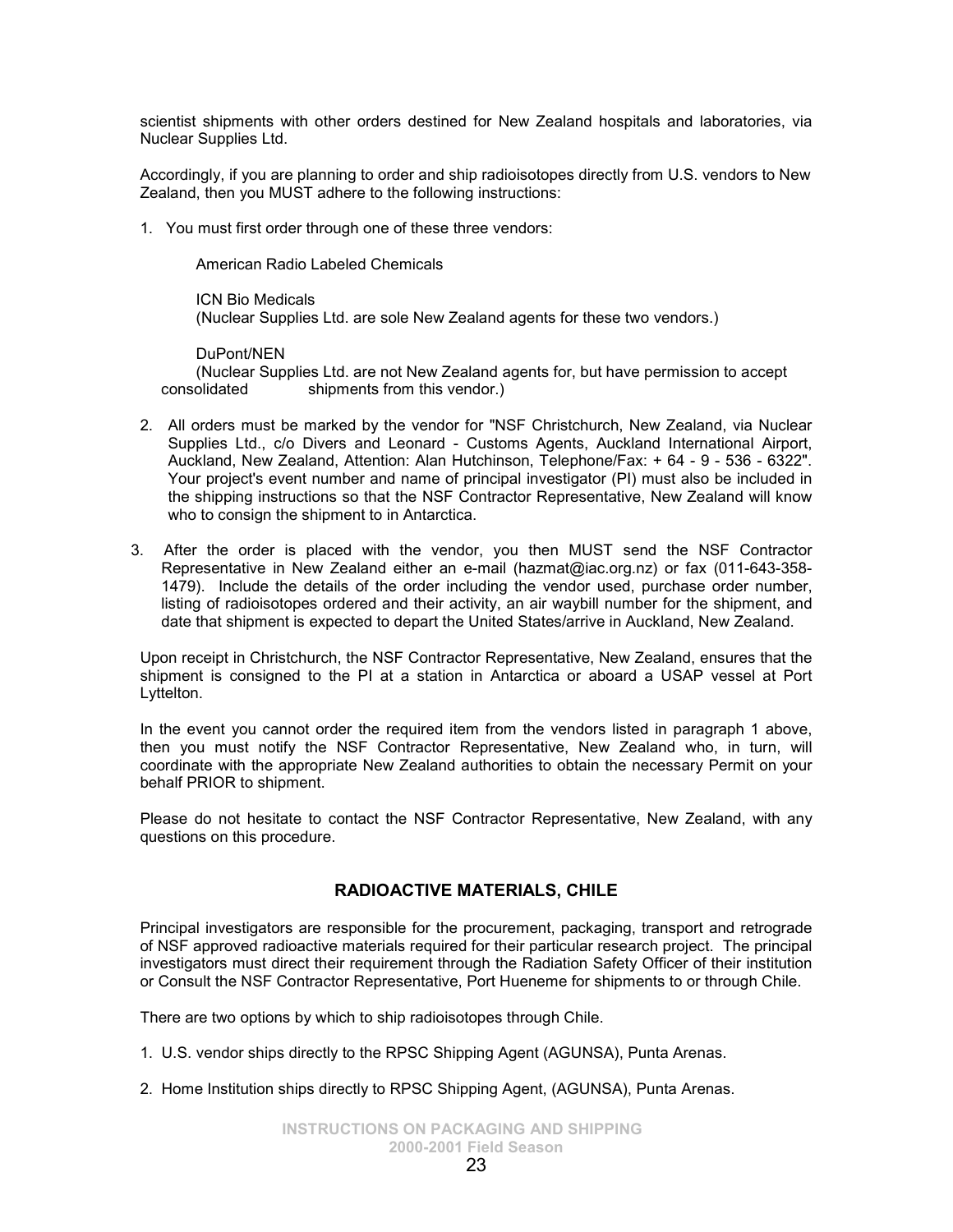<span id="page-23-0"></span>Whether you are planning to have the vendor or your home institution ship radioisotopes to Punta Arenas, you MUST adhere to the following instructions.

The Principal Investigator (PI) makes arrangements with the vendor, or home institution's Radiation Safety Officer (RSO) to have radioisotopes sent directly to RPSC's representative in Punta Arenas, Chile (see address below). A Material Safety Data Sheet (MSDS) must accompany all shipments. The vendor, or RSO must ensure compliance with state, national and international regulations pertaining to the packaging and shipment of radioactive materials. At the time of shipment, the PI is responsible for contacting Mr. Brien Borden, Peninsula Logistics (INTERNET: bordenbr@polar.org; TELEPHONE (303) 790-8606 ext 3142) and their RPSC Point of Contact (POC). Peninsula Logistics should be informed of any special storage requirements (keep chilled, keep frozen) for the radioisotopes. This is most important since the radioisotopes will be stored for several weeks before receipt at Palmer Station.

Radioisotopes should arrive in Punta Arenas at least two weeks prior to the vessel's departure. The PI should check with their POC for the latest ship schedule. The radioisotopes should be sent directly to:

> Sr. Ricardo Doberti AGUNSA c/o Palmer Station, Master R/V NATHANIEL B. PALMER, or

**Master** 

 R/V LAURENCE M. GOULD DEPOSITO FRANCO ZONA ANTARCTICA AGENCIAS UNIVERSALAS S.A. PUNTA ARENAS, CHILE Tel. 011-56-61-248 706 Fax:011-56-61-226 095

Upon receipt at Punta Arenas, Chile, the RPSC Shipping Agent, AGUNSA facilitates the clearance of radioisotopes through Chilean Customs. The radioisotopes are stored in the Warehouse at Punta Arenas until such time as it can be turned over to the Marine Projects Coordinator (MPC). The MPC will deliver the package to the user grantee upon verification that all required safeguards are in place. (For isotope use commencing at Palmer Station, the MPC will deliver the package to the RPSC Lab Supervisor for delivery to the grantee.)

#### **PREPARATION OF USAP RETROGRADE CARGO SHIPMENTS**

Retrograde cargo consists of those specimens, scientific equipment, and personal gear which is being returned to your institution from Antarctica. To assure quick and orderly receipt of your retrograde cargo, your full understanding and cooperation are required.

Each grantee must pack and mark their own retrograde. Materials are obtained from cargo personnel, including stencils or labels, Transportation Control Numbers, and certain packaging materials. Hazardous retrograde cargo will be packaged, marked, and documented by RPSC personnel but the USAP participant must disclose that the shipment contains hazardous cargo. Hazardous retrograde cargo may not travel as baggage or "hand carry." Check with RPSC Logistics or Laboratory personnel to ensure that chemicals and materials intended to be carried on to aircraft are not hazardous for transportation.

Forwarding can be expedited if re-labeling is not necessary at the port where the cargo is offloaded. The following example indicates information, which should appear in large letters on two sides of every container.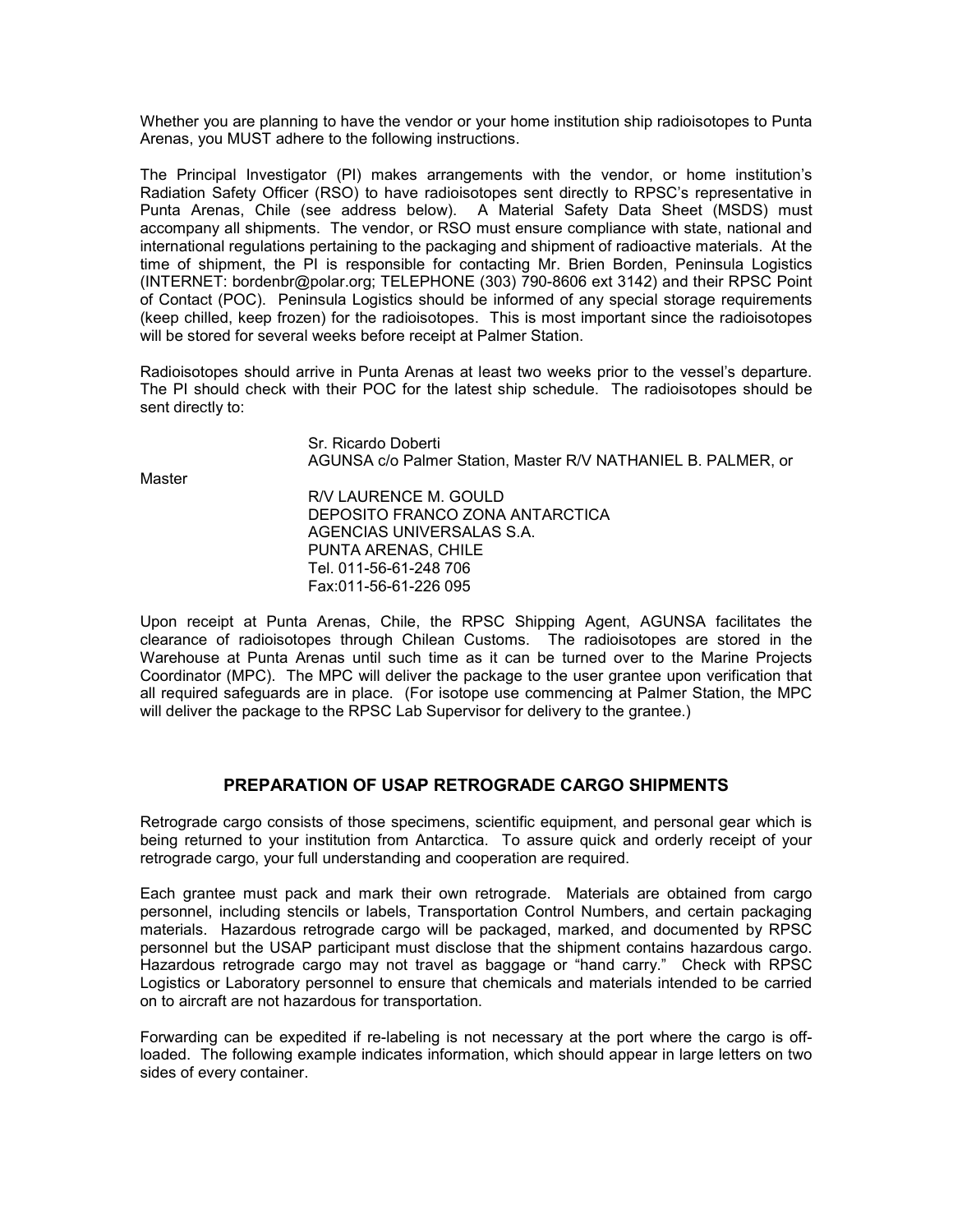BX: N64157-8000-X001 (Transportation Control Number provided by RPSC cargo personnel). WT: 125 (Wt in lbs for McMurdo and South Pole Station, and NBP/LMG cargo being

- retrograded from McMurdo Station, Wt in Kilograms for all other locations.)
- CU: 12 (Cubic feet for McMurdo, and South Pole Stations and NBP/LMG cargo being retrograded from McMurdo Station, cubic meters for all other locations.)
- FROM: XX-999-X
- VIA: NSF CONTRACTOR REP, USN CBC BLDG. 471, NORTH END PORT HUENEME, CA 93043
- TO: DR. JAMES BARCUS DEPARTMENT OF PHYSICS UNIVERSITY OF DENVER DENVER, COLORADO 80201 PHONE: (303) 555-6200

Cover all old marks with a neutral obliterating paint. Two coats are usually needed to cover stencil ink.

Band the cargo with steel strapping if possible. Plastic strapping or heavy wire can serve as a substitute. Apply a different assigned transportation control number to each box.

Sufficient padding should be used around the contents of the containers to cushion them against shock. The contents should be packed securely and vacant spaces should be filled to prevent the contents from shifting. Boxes are often exposed to excessive moisture during outside storage. Moisture barrier wrapping, waterproof sealing, and desiccants should be used.

New Zealand Ministry of Agriculture and Forestry (MAF and USDA) permits should be attached to the outside of each box containing biological or other samples when needed.

Once the cargo is packed, it must be inspected and manifested by cargo personnel. The documentation clerk will execute the documents required for shipment in the USAP Cargo System.

Keep accurate and numbered lists as your retrograde is packed. Complete descriptions, nomenclatures, manufacturers, countries of origin, and valuations are necessary in order to forward cargo. It is imperative that specific contents and dollar value be provided with the documentation for all retrograde cargo. This information is required by both United States and foreign customs regulations. Failure to provide it could result in substantial delays in ultimate delivery. Scientific specimens may be listed as "No Commercial Value".

Do not retrograde government-owned material without specific permission of an authorized representative of the NSF Office of Polar Programs. All shipments are subject to inspection by various government agencies.

Receipt and clearance of retrograde cargo will be coordinated by the NSF Contractor Representative, Port Hueneme. Once cleared, cargo will be forwarded to individual consignees on a freight collect basis in accordance with the shipper's instructions.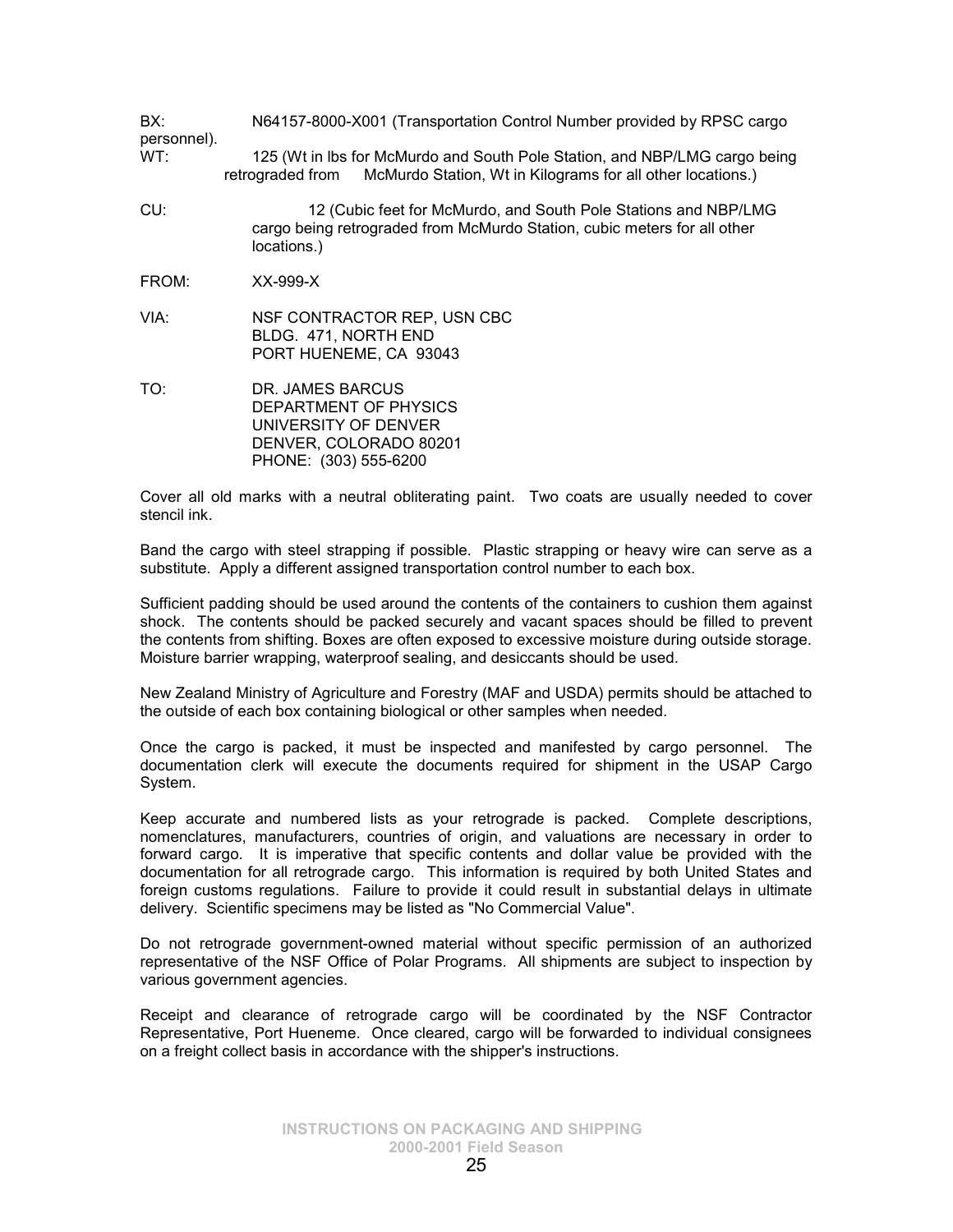<span id="page-25-0"></span>If you wish to arrange your own transportation for cargo from Port of Entry to your institution, you must notify the NSF Contractor Representative, Port Hueneme, two weeks in advance of cargo arrival.

In general, RPSC will coordinate all cargo delivery. Be advised that any **international shipment charges** beyond the Port of Entry to final destination are the responsibility of the Principal Investigator. The PI is responsible for all costs from Port of Entry. **The principal investigator is responsible for cargo transportation charges from Port Hueneme to the final destination.**  For shipments from Christchurch, New Zealand to destinations other than Port Hueneme, payment arrangements need to be handled in advance with through the NSF Contractor Representative, New Zealand.

Make certain you specify any special handling requirements and the desired method of shipment on the retrograde log form.

#### **FROZEN SAMPLES**

The shipment of samples that are to be kept frozen can be packed with blue ice, dry ice or a combination of both. Blue ice and/or dry ice can be replaced before inter-continental flights in order to keep samples frozen. Liquid nitrogen dry shippers are also available at all stations with preplanning.

For specimens requiring dry ice, ensure that three inches of space surrounding the specimen is available for resupplying dry ice during the shipment. Failure to do so may cause delays in shipping because of repackaging requirements, and increase the potential for loss or partial deterioration of specimens. Material shipped on dry ice must be packed in porous containers. **THE USE OF NON-POROUS CONTAINERS SUCH AS HARD PLASTIC "COLEMAN" COOLERS IS PROHIBITED BY LAW.** For individuals carrying frozen samples as baggage, specific arrangements for obtaining and resupplying of dry ice must be made prior to departure. International Air Transport Association (IATA) regulations state that only 4.4 pounds of dry ice per passenger is allowed to be carried aboard the aircraft. This requirement applies to checked baggage and items carried onto the aircraft (a passenger cannot carry 4.4 pounds of dry ice onto the aircraft AND also check 4.4 pounds of dry ice as baggage). Dry ice in checked baggage requires the advance approval of the airline. This 4.4 pound limit also applies to each package of dry ice--passengers cannot consolidate their individual 4.4 pound dry ice allowances into one package. Individuals whose dry ice requirement exceeds the 4.4 pound limit will be required to utilize the cargo system for shipment (see below). Redeploying personnel must have a minimum of three hours between commercial airline flights in order for a dry ice transfer to be scheduled at United States Ports of Entry at either Los Angeles or Miami. If three hours between flights are not scheduled, your flight plans must be rearranged to include a three-hour time frame to permit receipt of the contracted dry ice resupply.

**FREEZE SAFE BOXES & DRY ICE:** Transporting frozen samples utilizing polyfoam freeze safe boxes as containers and dry ice as the freezing agent is the most common and preferred method of shipping frozen samples to your institution in the United States from South American ports. Dry ice is regulated as a dangerous good by IATA and when shipped as cargo (not baggage) is subject to a maximum of 200 kgs., or 440 pounds per package. Because dry ice is a dangerous good, delays in transportation via commercial airlines is not uncommon. In the event of such a delay, RPSC contract agents monitor and resupply the shipment with dry ice as necessary. Restrictions for transporting dangerous goods during the height of the holiday season is commonly experienced. Dangerous goods are always subject to refusal for flight by the airline or pilot.

**DRY SHIPPERS:** Dry shippers are liquid nitrogen charged containers used for retrograding samples requiring cryogenic temperatures. Dry shippers are not regulated for transportation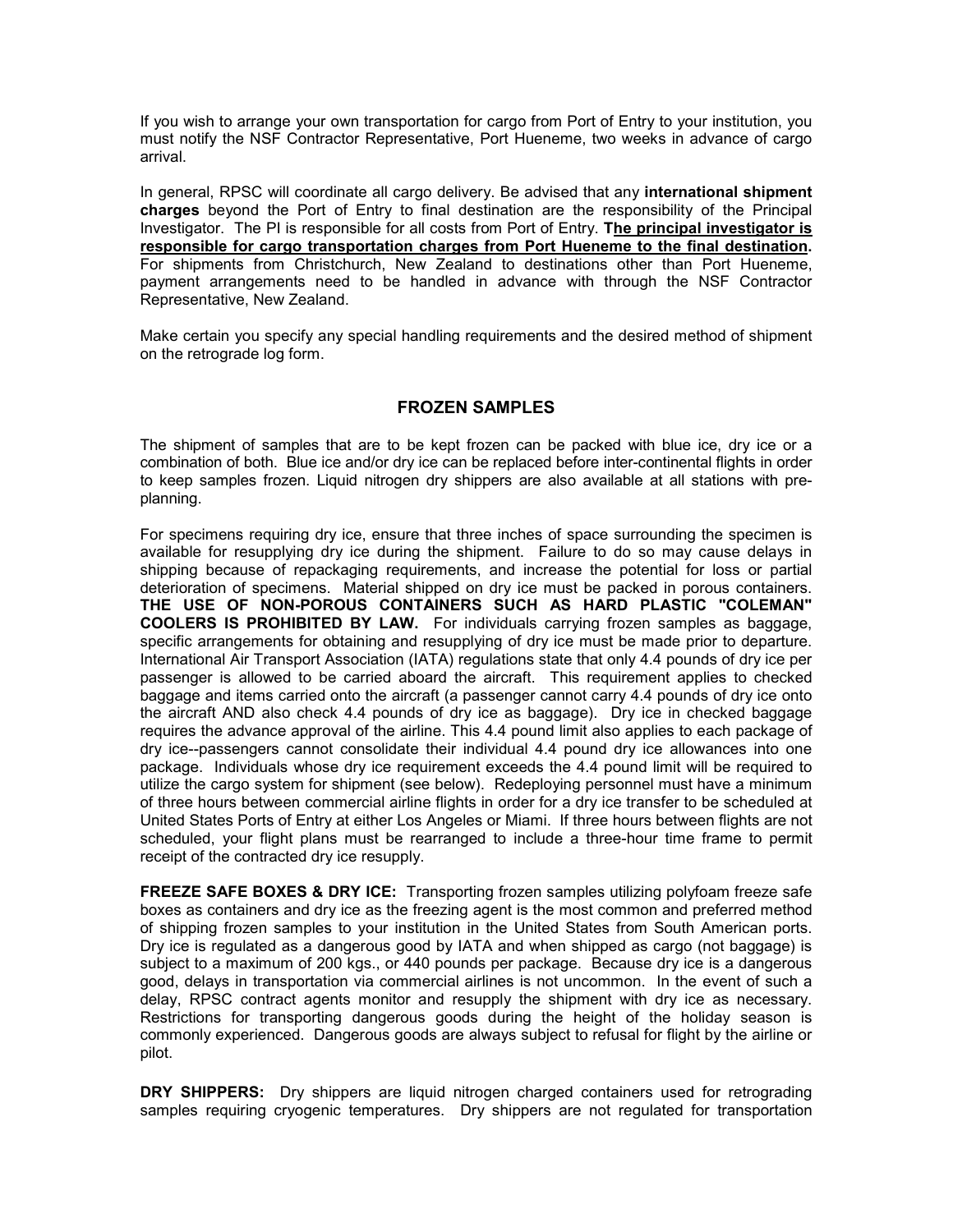provided they meet design specifications when shipped as cargo, or as checked baggage. Those persons wishing to hand-carry frozen samples onto aircraft must use dry ice (see above for dry ice limits). RPSC cargo personnel can provide documentation explaining when dry shippers can be checked as baggage or flown as cargo in case airline personnel question their ability to be shipped. The holding time of a properly charged dry shipper is 14-21 days. Tests have proven that accelerated dissipation rates occur in transit when dry shippers are shipped or charged improperly, limiting the amount of time a sample will be protected while being shipped. This option should only be used when dry ice cannot provide the required temperature for sample integrity. *Dry shippers must be shipped in an upright position as the arrows on the container indicate. The dry shippers will lose their charge within 48 hours if they are not shipped in an upright position. Because dry shippers are not always shipped upright they present a greater risk of damage to their contents on international flights where the transportation time exceeds 48 hours. On domestic flights this is not so much a problem because cargo is delivered within 48 hours.* **Once the dry shipper has been transported from Punta Arenas, Chile or Christchurch, NZ, as cargo there are no opportunities for recharging the cylinder during transit. Individuals using the cargo system to transport dry shippers need to be available at their institution to receive the shipment upon clearance into the United States, otherwise, samples may be exposed to temperatures which may compromise the integrity of frozen samples.** Upon receipt at the grantee's home institution, USAP owned dry shippers should be returned to the NSF Contractor Representative, Port Hueneme as soon as possible.

*All Dry Shippers should be inspected prior to usage to ensure they are in proper working condition. Please note the following list outlining five main inspection areas.* 

- 1) Check the shipping case. Does it close properly? Do the latches work? Is it in good general condition?
- 2) Check the dry shipper. Does it have any puncture marks or major dents?
- 3) Check the vacuum port cap. Is it in place? Is the vacuum port plug seated or loose?
- 4) Check the cap of the dry shipper. Is it cracked or broken? Does it fit properly?
- 5) Check the foam necktube core. Does it fit correctly in the necktube? Is it damaged or loose from the cap?

#### *Any problems noted with these items are cause for rejecting the unit for use until replaced or examined further.*

**LIQUID NITROGEN DEWARS:** Liquid nitrogen dewars are devices designed to store and dispense liquid nitrogen or preserve and store samples in liquid nitrogen. Liquid nitrogen dewars are used when cryogenic temperatures are required to preserve the integrity of biological samples for long periods of time during transit. Liquid nitrogen is also a dangerous good regulated by IATA. Liquid Nitrogen Dewars may not be hand-carried or checked as baggage, they must be sent as cargo. The maximum amount of liquid nitrogen allowed per package on passenger aircraft is 50 kgs., or 110 pounds. Because liquid nitrogen is a dangerous good, delays in transporting via commercial airlines is not uncommon. Upon receipt at the grantees home institution, the dewar should be returned to the NSF Contractor Representative, Port Hueneme.

*Note: Many Dewars are designed for transit, however containers designed for samples storage are generally not certifiable for commercial or military shipment.* 

#### **FROZEN/REFRIGERATED SAMPLES FROM MCMURDO STATION**

Retrograde samples that must be kept frozen or refrigerated should be returned on the resupply vessel whenever possible. Freezer containers on the vessel are the most reliable method of transporting items that must be kept at constant freezing or refrigerated temperatures.

#### **FROZEN SAMPLES FROM PALMER STATION AND THE PENINSULA**

**INSTRUCTIONS ON PACKAGING AND SHIPPING 2000-2001 Field Season**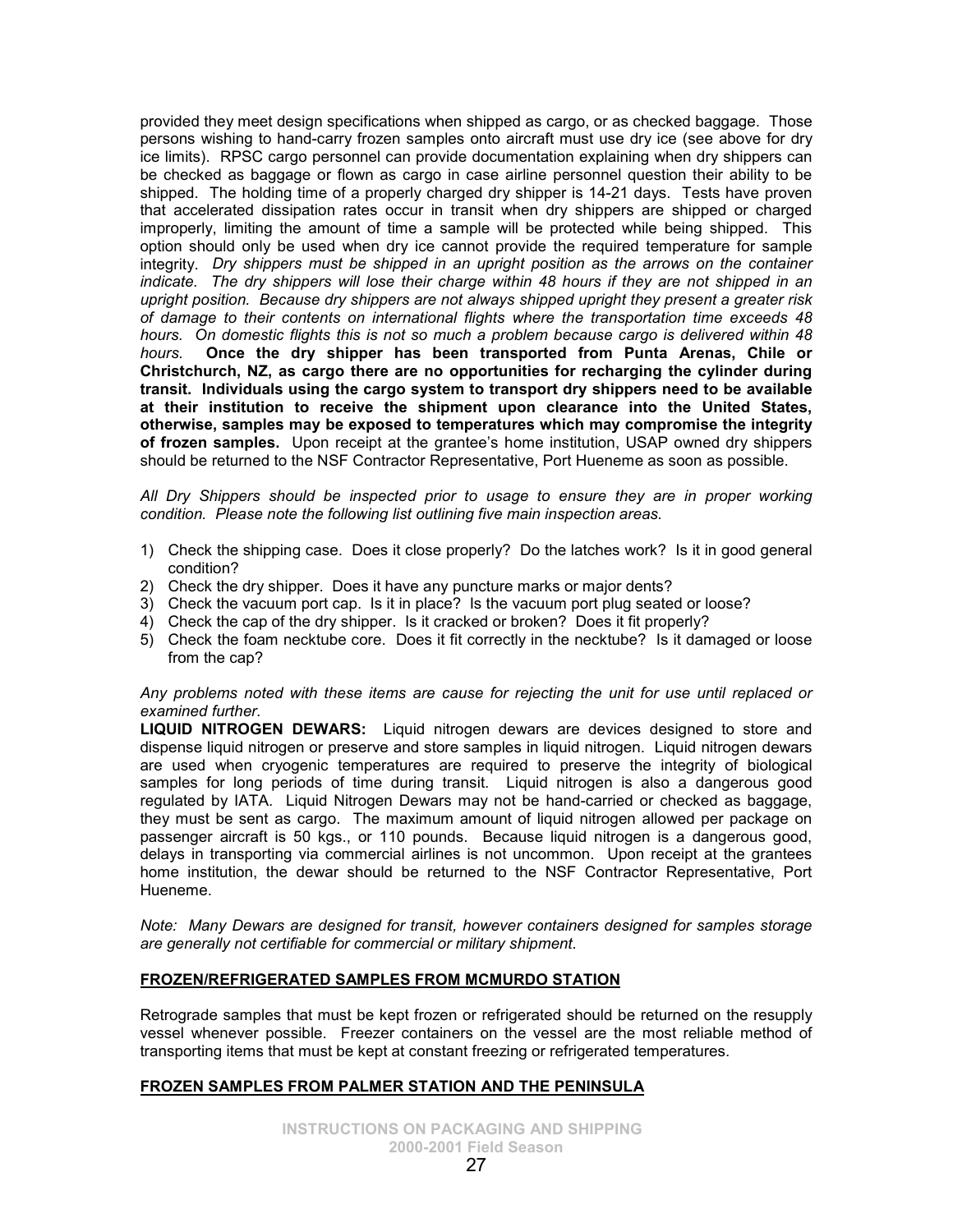<span id="page-27-0"></span>Cargo shipment is recommended for frozen samples returning from Palmer Station and the Research Vessels through South America. Frozen cargo must be kept frozen during transit but is shipped through regular retrograde cargo procedures and does not accompany the grantee home.

Individuals requesting frozen materials to be shipped to their institutions should inform their RPSC Science Support representative (POC) at Palmer Station, or the RPSC Marine Project Coordinator (MPC) aboard the research vessels at least two weeks in advance of their requested departure.

Individuals must inform the RPSC POC or RPSC MPC as to the volume which will be contained within the freeze safe container. Frozen cargo retrograde should be packed in either the large or extra large-sized freeze safes as requested by the principal investigator through the Support Information Package. The inside dimensions of the extra large freeze safes measure 23"  $\times$  24"  $\times$ 13", the large freeze safes interior dimensions measure 17" x 17" x 13". Sample volume should not exceed one-third of the inner volume of the freeze safe, or take up less than 5-1/2 inches from the bottom of the freeze safe. The remaining space is utilized to include dry ice and blue ice in order to preserve the integrity of the frozen samples from Antarctica to your institution. Normally this will allow for a minimum of 70 pounds of dry ice for the freeze safes. The Vessel MPC will coordinate with the Punta Arenas Warehouse Manager to acquire the requested freeze safe box and arrange for commercial air transportation to your institution.

Transport of the frozen samples, U.S. Customs and Agriculture clearances, and forwarding to your institution routinely takes from 5 to 10 days. Grantees must be prepared to receive shipment at their institution in this time frame to avoid delays which could cause samples to be exposed to temperatures higher than desired.

Prior to departure from Palmer Station or the Research Vessels, the RPSC POC or RPSC MPC will require specific information concerning your shipment such as: the required temperature the sample shipment requires during shipment, the requested arrival date at your institution, container type, cooling medium, shipment address, and alternate point of contact. If storage is required at Port Hueneme, what temperature are the samples to be stored until the delivery date at your institution?

#### **REFRIGERATED OR "CHILLED" SHIPMENTS**

Refrigerated or "chilled" shipments are extremely difficult to support. For McMurdo and South Pole Stations, and New Zealand cargo, the Resupply Vessel and sometimes an escorted SAAM flight, provide the only transportation opportunities to truly maintain chill temperatures for material shipments. The alternative is to hand carry the material and attempt to control the temperature by frequent replenishment of cooling materials such as fresh water ice, blue ice, or dry ice.

Refrigerated or "chilled" shipments transiting through South America can not be supported through the USAP cargo system, unless the quantity of samples is large enough to require a refrigerated milvan. In most cases, these materials must be accompanied by the originator of the shipment aboard the passenger commercial aircraft, either by checking as baggage, or by personally hand carrying onto the aircraft. It is the responsibility of the traveler to maintain and monitor the chilled material while in transit. With advance notice agents working for RPSC on behalf of the USAP can assist with the resupply of cooling materials.

The use of blue ice to create chill temperatures for long-duration and non-escorted or handcarried shipments, such as intercontinental flights, is not recommended. If the blue ice is frozen at the start then the sample may freeze. If the blue ice is chilled at the start then the samples may be exposed to ambient temperatures by the time it arrives at its destination. Neither outcome is desirable given the cost and time of the scientific research.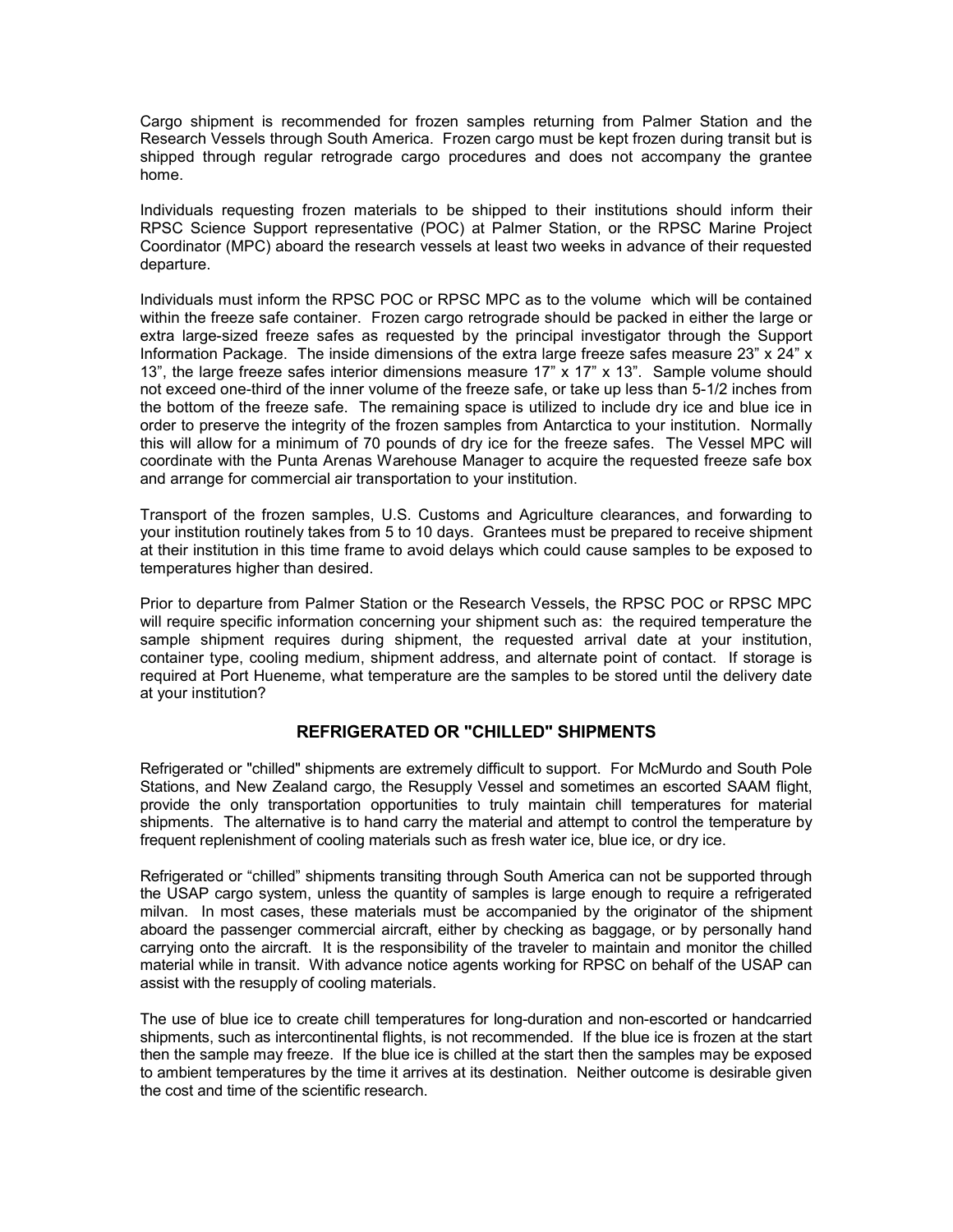<span id="page-28-0"></span>Frequently, certain items may be shipped in a frozen state when the maintenance of the chill temperature is impossible or impractical. Keeping material in a frozen state for long duration trips has a higher probability of success than keeping material chilled.

#### **MCMURDO AND SOUTH POLE STATIONS RETROGRADE NOTES**

All McMurdo and South Pole Station cargo should be retrograded to the U.S. via the Resupply Vessel which departs McMurdo Station in February. Retrograde cargo requiring movement via commercial air must have prior approval of the NSF. Shipment by vessel in freight containers reduces the multiple loading and handling which

occurs when cargo is shipped by air. Consequently, Resupply Vessel shipment reduces the chances of damage in transit. The vessel is typically off-loaded at Port Hueneme, CA, by the end March.

## **PALMER STATION, R/V NATHANIEL B. PALMER & R/V LAURENCE M. GOULD RETROGRADE NOTES**

Each piece of cargo must be accompanied by a U.S. Custom Form 3299, "Declaration for Free Entry of Unaccompanied Articles" and a packing list and permits if required.

It is important that packing lists be developed while you pack your containers throughout the season. They should be accurate and complete. Again, an identification should be made of the returning articles of foreign manufacture. Include on the packing list the following statement: "Science equipment was used in Antarctica to conduct research for the United States Antarctic Program, National Science Foundation."

The Cargoperson Senior Sr. at Palmer Station, or the Marine Project Coordinator (MPC) aboard the research vessel, will be available to assist in the preparation of retrograde cargo and documentation; however, each grantee is responsible for packing, marking, and documenting his or her own containers. The Materials Person or MPC will compile a manifest of the entire retrograde shipment, attach the Forms 3299, all permits, and attach a list of all foreign-made articles in the shipment. Copies of these will be forwarded with the shipment for clearance preparation to both the Agent either in Chile, New Zealand, or other country with the shipment, and Port Hueneme in the U.S. All retrograde cargo being shipped must be turned in to the Materials Person or MPC no later than 48 hours prior to the ship's arrival at the station or port.

## **R/V NATHANIEL B. PALMER CARGO BEING OFFLOADED AT MCMURDO STATION FOR RETROGRADE**

Cargo that is offloaded at McMurdo Station for further forwarding to the United States will be sent via the Resupply Vessel which departs McMurdo Station in February. Retrograde cargo requiring air movement from McMurdo Station must have prior approval of the NSF Representative at McMurdo Station. Forwarding arrangements for cargo coming off the ship in McMurdo are to be initially arranged through the vessel MPC well in advance of arrival in McMurdo. All retrograde cargo coming off the research vessel should be turned over to the MPC or their designee on board the vessel at least 48 hours prior to the ship's arrival to McMurdo.

Dear Participant,

In order for us to better serve you, we encourage feedback about our logistics system. Positive feedback tells us what satisfies our customers or meets their needs; constructive criticism highlights problem areas that may require our action to improve grantee support. We ask for both. Points of contact concerning any issues are the Director of Logistics, the Manager of Logistics,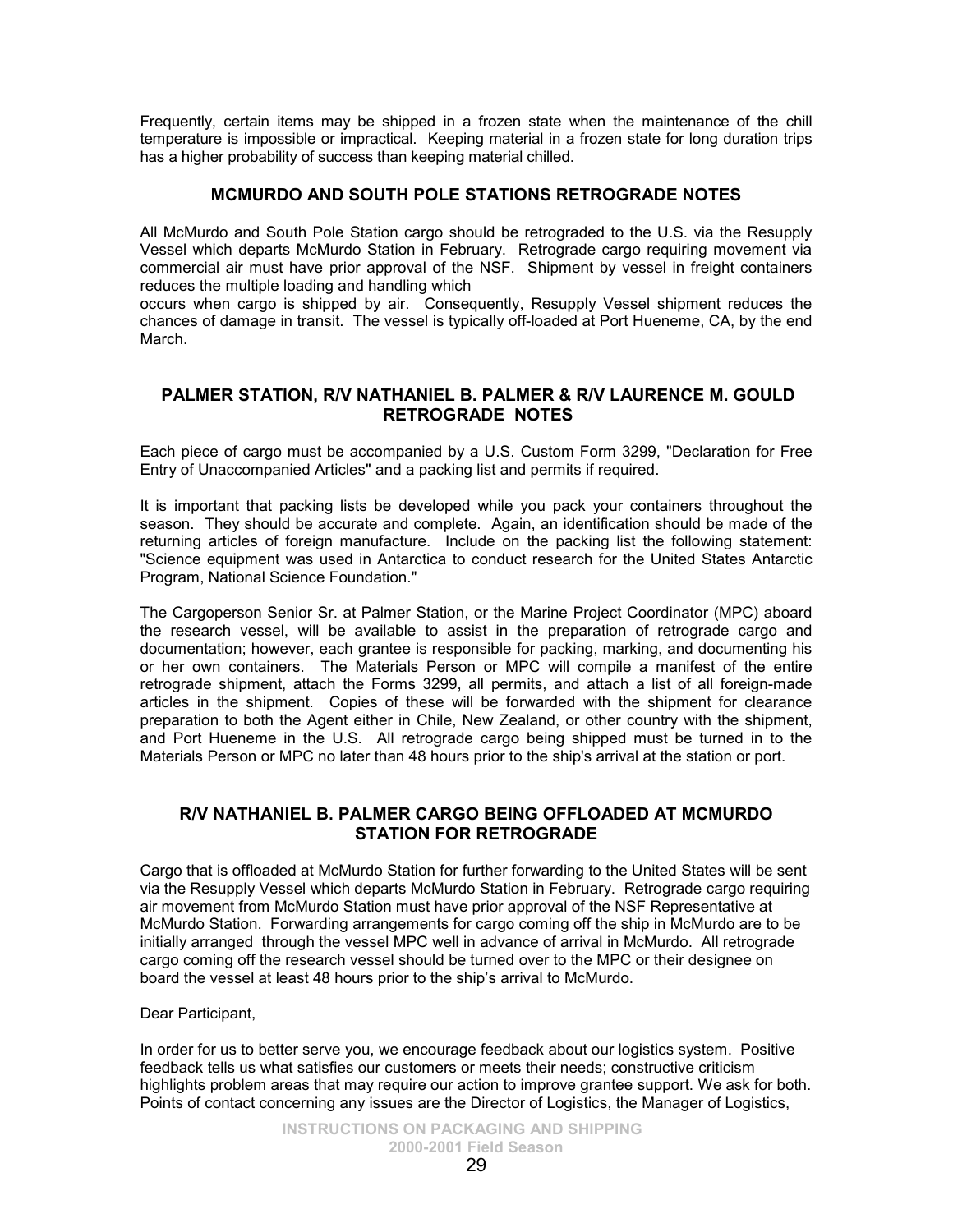and the Manager of Antarctic Terminal Operations. I wish you the best of success in your Antarctic research.

Sincerely,

Mike Embree Director of Logistics

Raytheon Polar Services Company 61 Inverness Drive East, Suite 300 Englewood, CO 80112 Email: embreemi@polar.org Phone: (303) 790-8606 or 1-800-688-8606, ext. 3902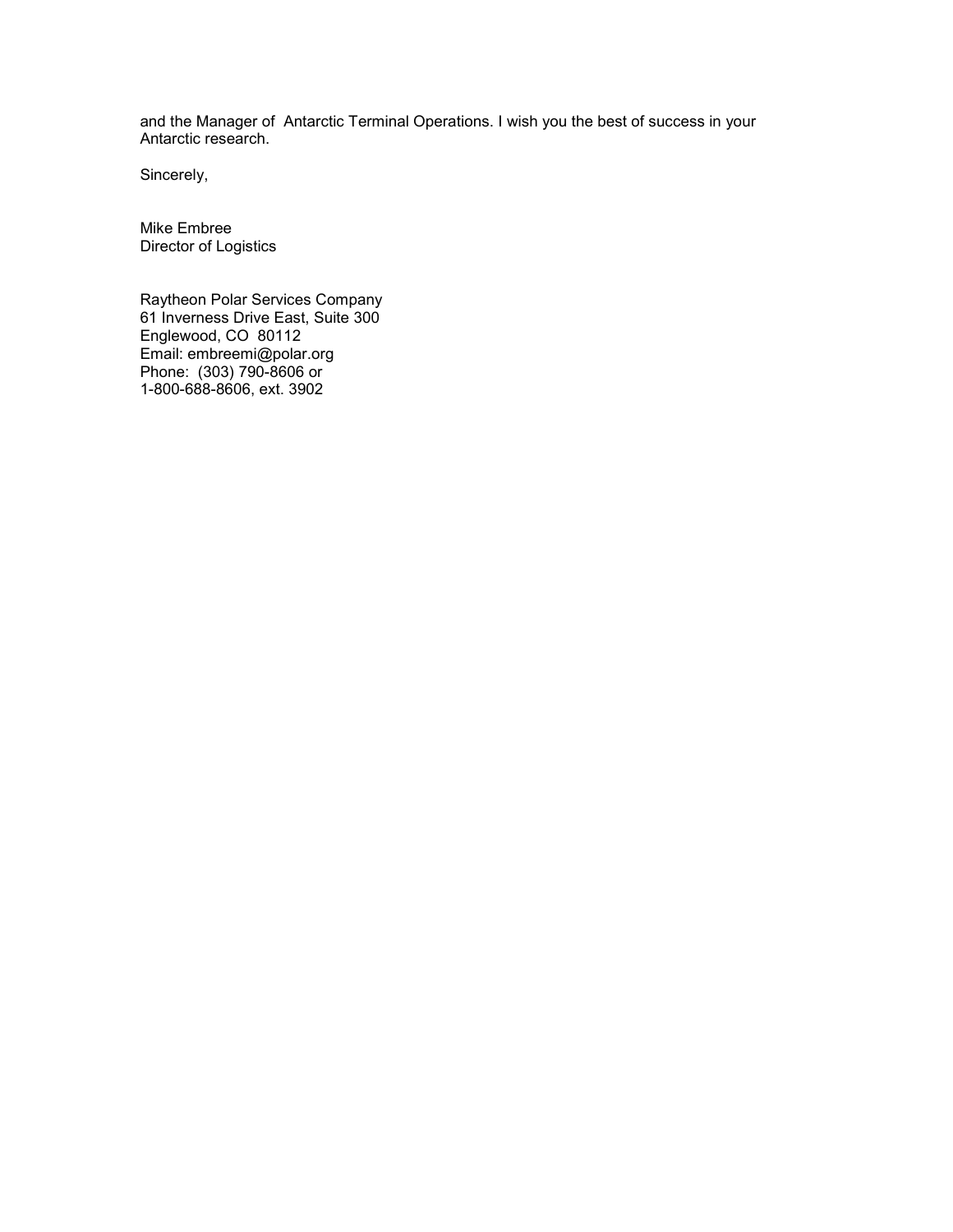#### **INDEX**

**A**

Abbreviation, 5, 6, 10 Address, 1 Air Force Air Mobility Command, 3 Air Force Material Command, 15 Air Force Joint Manual 24-204, 14 Air Way Bill, 8 AMC CHANNEL, 3 RPSC Travel Specialist, 5

#### **B**

baggage, 5, 19 BANNED SUBSTANCE, 13 Bill of Lading, 8, 12 blue ice, 19, 21

## **C**

Cargo Damage, 7 Certificate of Authorization to Import Radioactive Materials, 16 Chemicals, 15 chilled, 13, 17, 21 Code of Federal Regulations, Title 49, 14 COLOR CODING, 6 Commercial Air, 2, 3, 4 commercial invoice, 12 commercial shipments, 11 Commercial Surface, 2, 4, 14 container, 6, 8, 13, 18, 21 Continental United States, 1, 2, 3, 11 CONUS, 1, 2, 3, 4, 17 corrosives, 14 cube, 6, 14 Customs, 4, 7, 8, 12, 15, 16, 21 cut-off dates, 3, 4

#### **D**

Declaration for Free Entry of Unaccompanied Articles, 22 Department of Transportation Regulations, 14 DIRECT COMMERCIAL SHIPMENTS, 11 DO NOT FREEZE, 6 dry ice, 19, 20, 21 duty, 12

#### **E**

Event Number, 6, 12 Excess Baggage, 5 explosives, 3, 14, 15

#### **F**

flammable, 14 foreign manufactured, 12 Form #33, 12 Form 4455, 12 Form 7512, 7

Forward, 12 FRAGILE, 6 freeze safe, 20 freight-forwarding, 7 frozen samples, 19, 20, 21

#### **G**

gases, 15

## **H**

handcarry, 12, 16, 21 HANDLE WITH CARE, 6 HAZARD CLASS, 14 HAZARDOUS CHEMICALS, 15 hazardous material, 4 Hazardous Material Waiver Procurement, 15 high-value technical equipment, 12

#### **I**

IATA, 14, 19 ICE RUNWAY PERIOD, 3 insurance, 7 International Air Transport Association, 14, 20

## **K**

KEEP FROZEN, 6, 21 Kilo Air, 3

#### **L**

labeling, 1 liquid helium transports, 2

#### **M**

MAF, 13, 17 MAINBODY, 3 Marine Projects Coordinator, 18 marking, 1, 6, 22 Material Safety Data Sheets, 14, 16, 17 Military Aircraft, 5 Ministry of Agriculture, 16, 19 MSDS, 14, 16, 17

#### **N**

NSF Contractor Representative, Port Hueneme, 1, 14, 15 NSF Contractor Representative, NZ, 16

#### **O**

outsized, 2 oxidizers, 14

**INSTRUCTIONS ON PACKAGING AND SHIPPING 2000-2001 Field Season**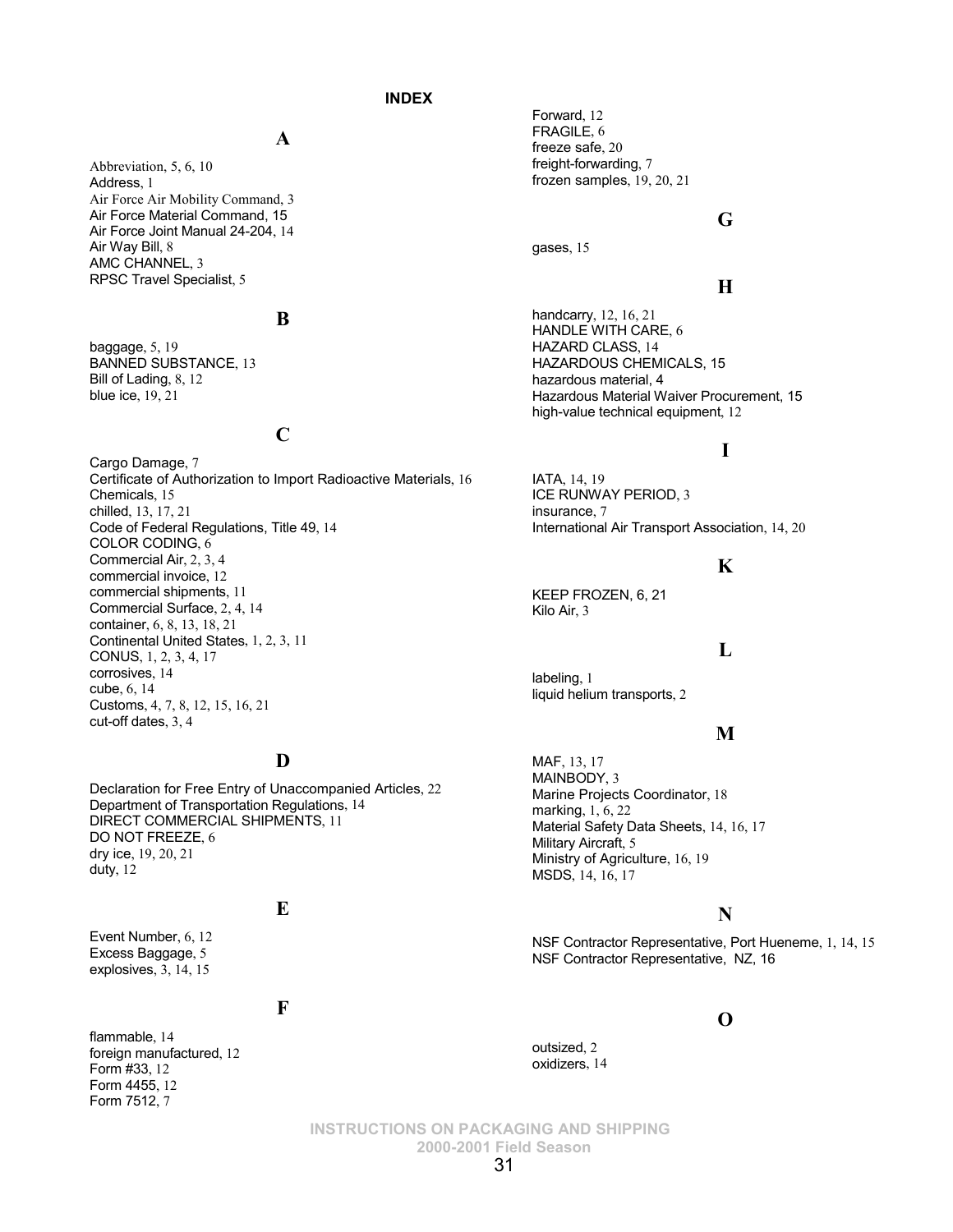## **P**

packing list, 8, 22 Palmer Station, 13, 17, 21 perishable, 2, 6 poisons, 14 POST-ICE RUNWAY PERIOD, 3 Project Code, 6 Punta Arenas, 5, 6, 11, 17, 21

## **Q**

## quarantine, 13

## **R**

R/V LAURENCE M. GOULD, 6, 10, 17 R/V NATHANIEL B. PALMER, 6, 11, 17, 22 Radiation Safety Officer, 16, 17 radioactive, 12, 16, 17 RDD, 2, 3, 4 Refrigerated, 21 Required Delivery Date, 2, 4 Required on Site Date, 2, 3, 8 RESUPPLY VESSEL, 3

retrograde, 16, 17, 18, 19, 21, 22 ROS, 2, 3, 4, 5, 8, 11

## **S**

SAAM, 2, 21 small boxes, 13 Station Abbreviation, 6, 12 Station Project Code, 6

## **T**

T&E, 7 transportation control numbers, 6

## **U**

U.S. Custom Form 3299, 22

#### **W**

WINFLY, 3 winter-over, 5 WOOD, 13